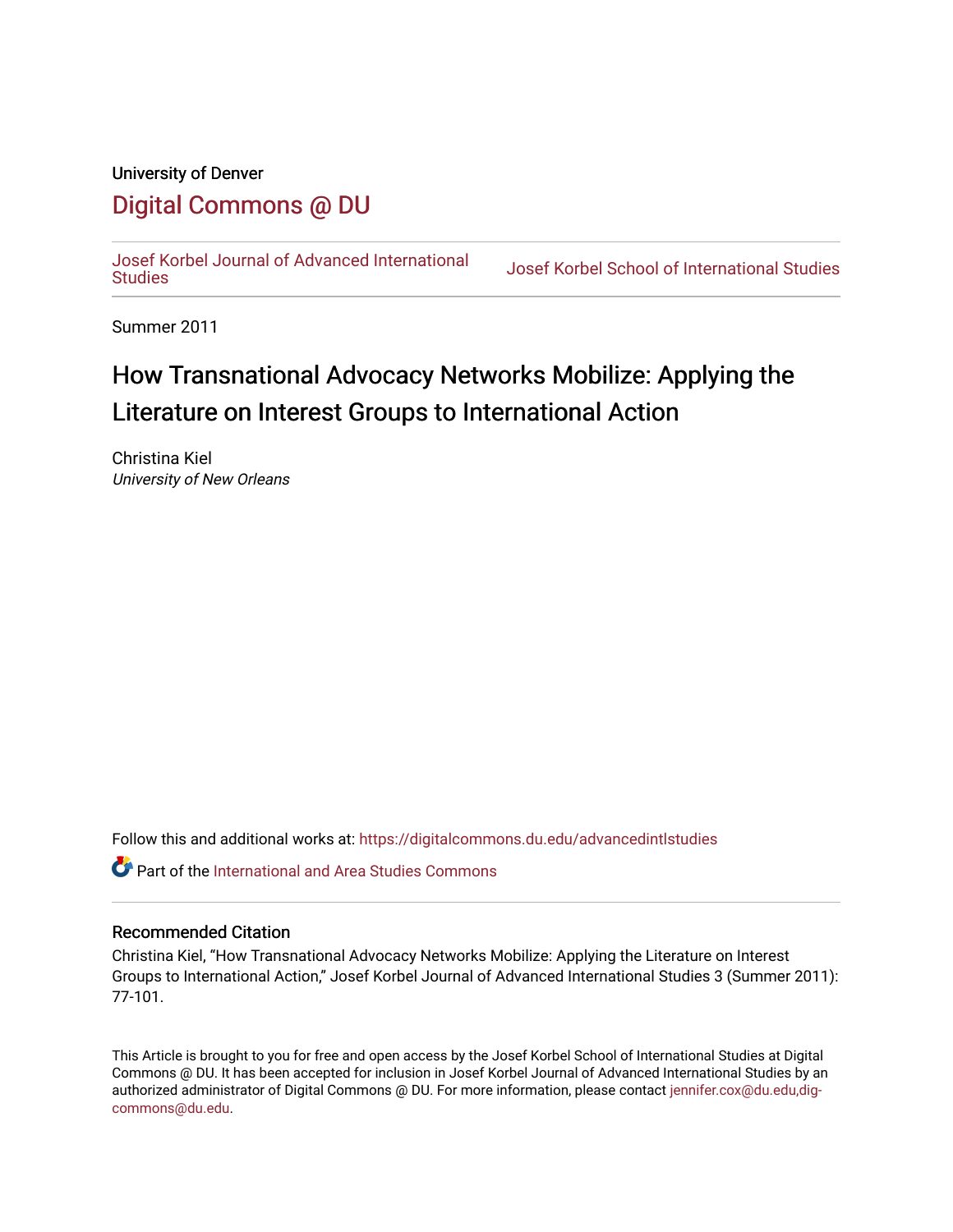How Transnational Advocacy Networks Mobilize: Applying the Literature on Interest Groups to International Action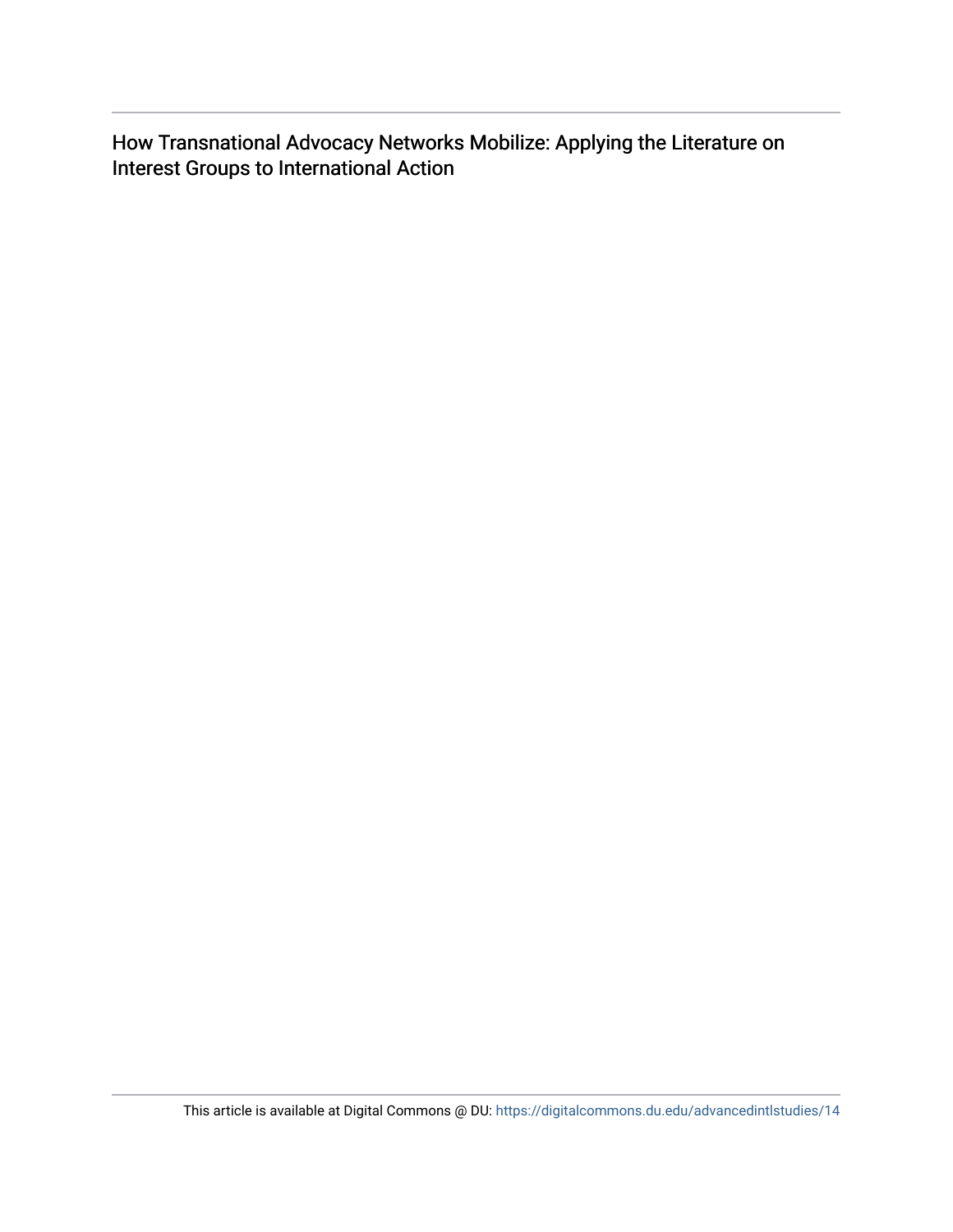# **How Transnational Advocacy Networks Mobilize**

# **APPLYING THE LITERATURE ON INTEREST GROUPS TO INTERNATIONAL ACTION**

CHRISTINA KIEL University of New Orleans Ph.D. Candidate, Political Science

<u> 1989 - Johann Stein, fransk politik (d. 1989)</u>

Transnational advocacy networks (TANs) receive increasing attention in international relations, but little has been written so far about the initial formation of networks and the ways concerned organizations or individuals build a transnational coalition. Difficulties of group mobilization pose a particular puzzle: Why do actors in one country organize around an issue in another country, especially when the resolution of the issue apparently benefits only local actors? When do national/international groups become active and how do local actors facilitate their mobilization? In this paper I argue that in order to get support from international organizations, local groups acting as entrepreneurs will frame the issue in a way attractive to the international organization. I apply concepts of interest group formation and mobilization to the case of the transnational advocacy network that formed in response to near-extermination of black-necked swans in the Carlos Anwandter Natural Sanctuary in southern Chile after the opening of a pulp mill in 2004.<sup>1</sup>

**T**ransnational advocacy networks (TANs) have received increasing attention in international relations in recent years. Some TANs form in response to local problems, like recent resistance to the construction of dams in Chile's Patagonia region;<sup>2</sup> others coalesce around issues affecting many countries at once, like the international campaign to ban landmines (Mekata 2000), and others still contribute to the development and spread of norms, e.g. the rise to prominence of international women's issues (Brown Thompson 2002). The main focus of previous research has been the question whether a specific campaign was successful in affecting domestic or international policy, and most

<sup>&</sup>lt;sup>1</sup> I would like to thank Professor Michael Huelshoff of the Department of Political Science at the University of New Orleans for bringing the case to my attention, for sharing the data he collected and for his advice throughout the writing process. I would also like to thank the journal's anonymous reviewers for their helpful comments on the previous draft of this paper. The author can be contacted at ckiel@uno.edu.

<sup>&</sup>lt;sup>2</sup> Global Greengrants Fund. "Patagonia's Wildest Rivers Protected, For Now". 24 June 2011. http://www.greengrants.org/2011/06/24/patagonias-wildest-rivers-to-be-dammed/, Accessed 29 June 2011.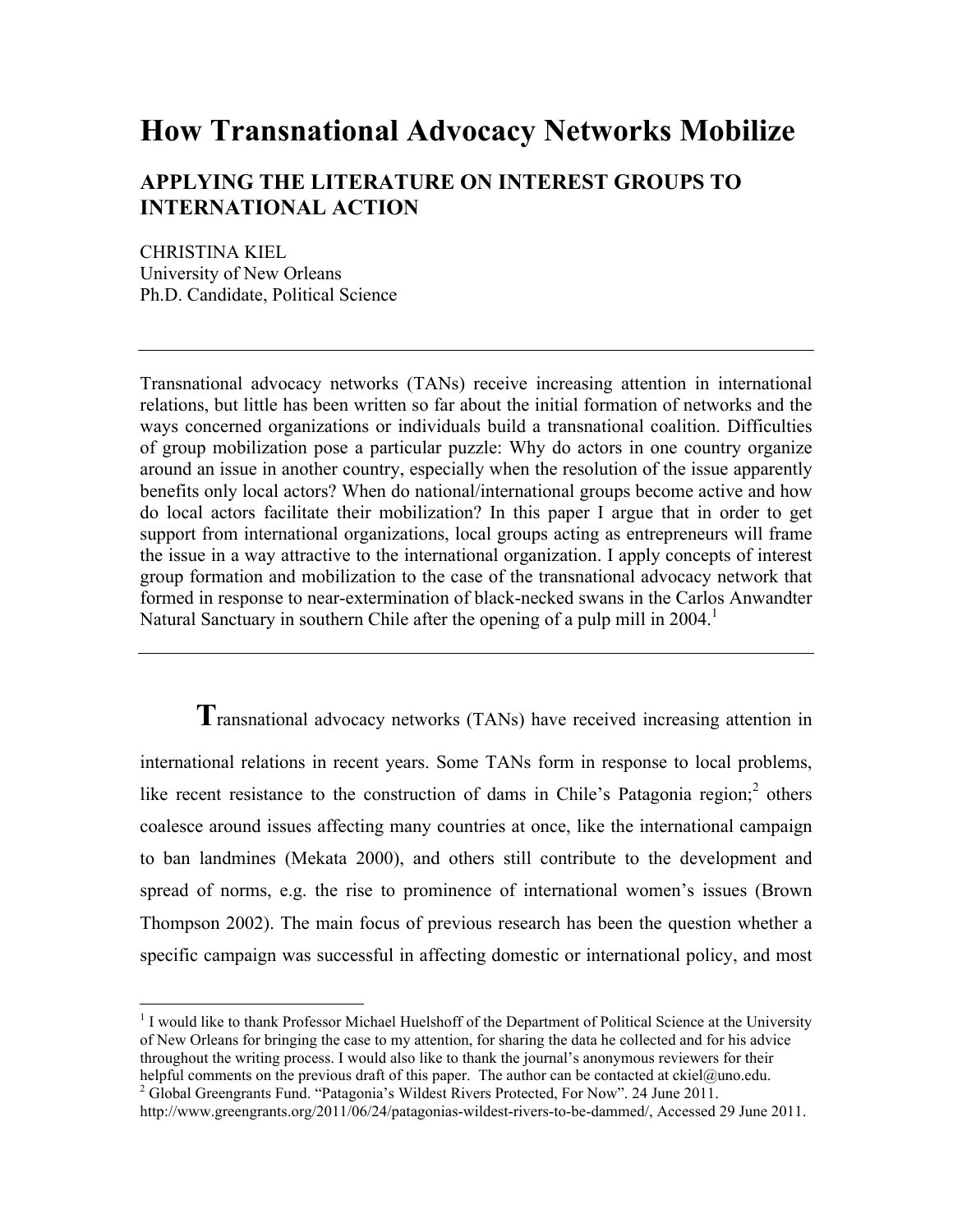of the literature focuses on campaigns that achieve their goals (e.g. Keck and Sikkink 1998; Mekata 2000; Donnelly 2002). Little has been written so far about the initial formation of networks and the ways concerned organizations or individuals build a transnational coalition. Difficulties of group mobilization pose a particular puzzle, especially for TANs that address local issues: Why do actors in one country organize around an issue in another country when its resolution apparently benefits only local actors? When do national/international groups become active and how do local actors facilitate their mobilization?

Existing literature on TANs combines concepts of the social movements literature (Tarrow 2005; della Porta and Tarrow 2005) with constructivist theories on norms (Risse 2000) and organizational theory on networks (Powell 1990). I propose that the literature in interest group formation can enrich the developing TAN field by explicitly modeling group mobilization. Clark and Wilson's (1961) work on incentives and types of organizations and Salisbury's (1969) "group entrepreneurs" can inform concepts used in the context of transnational advocacy, like the boomerang model developed by Keck and Sikkink (1998; see also Risse and Sikkink 1999).

I apply concepts of interest group formation and mobilization to the particular case of the transnational advocacy network that formed in response to near-extermination of black-necked swans in the Carlos Anwandter Natural Sanctuary in southern Chile after the opening of a CELCO pulp mill in 2004. Local fishermen unions and tourism proponents fought the company, part of the industrial giant Arauco, demanding closure of the pulp mill they saw responsible for the demise of the birds. The local actors were supported by national NGOs, international groups, and even got the attention of the European Parliament. Seven years after the plant opened, and six years since coordinated action on several levels was initiated, the pulp mill is still operating, international attention has faded, and local action has ceased. This paper focuses on the initial mobilization of the international network. It joins recent contributions to the TAN literature probing motives of those making up advocacy networks (Mitchell and Schmitz 2011, Carpenter 2011). My results show that beyond the analysis of TAN and target characteristics, a thorough assessment of TAN mobilization and success requires considerations of the dynamics between TAN members and within individual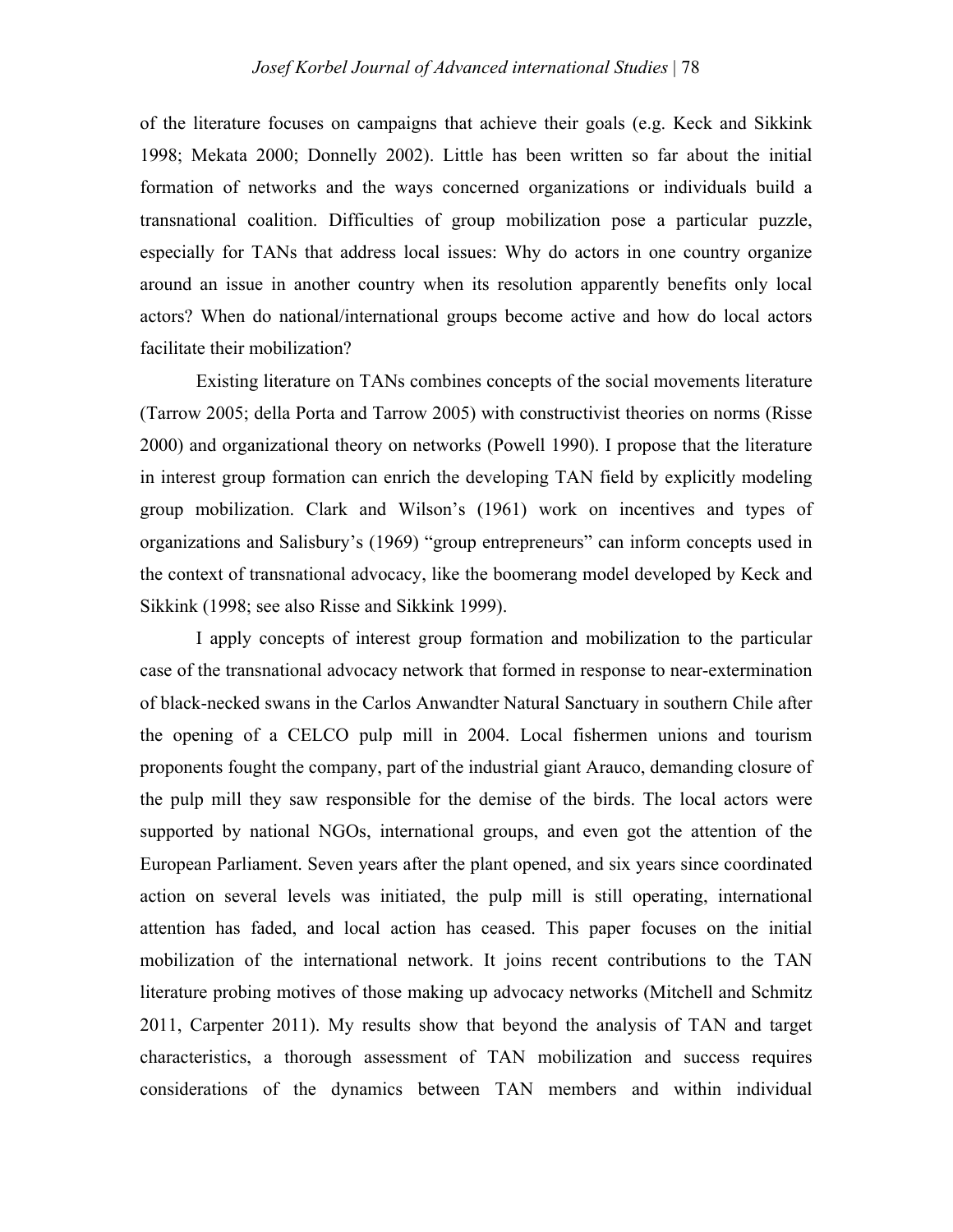organizations considering participation. Shared ideological convictions—underlined by the early TAN literature (Keck and Sikkink 1998)—are a necessary but not a sufficient factor for the emergence of a TAN.

Most groups with an international focus are primarily interested in "big change" (e.g., stopping climate change or ending hunger worldwide). They increasingly use the international system to shape or create norms to this affect (Risse 2000). But despite their global approach, these groups need local issues. Local struggles can illuminate broader problems. They can become symbols. And they show that the group is taking action. International groups, therefore, have a strong interest in taking on local issues and campaigning in support of them. But how do they decide which local campaign they will take on?

I argue that in order to get support from international organizations, local groups trying to influence the organization's decision whether to become active in the campaign will frame the issue in a way attractive to the international organization. The international actor will join a campaign if the frame fits the organization's broader mission and goals. My case study lends initial support to my hypothesis.

## **Literature Review**

I first give a brief overview of the transnational advocacy literature and then show how research of interest group mobilization can further our understanding of TAN mobilization. Faced with a collective action problem people involved in advocacy need to offer selective incentives to potential participants. These benefits can be non-material, in particular when the campaign centers on ideological goals. Drawing on the literature of cultural framing, I develop my argument that local group entrepreneurs use different narratives of the campaign goals to attract different supporters.

Keck and Sikkink (1998) formalized the concept of transnational advocacy networks (TANs). The authors define TANs as "networks of activists, distinguishable largely by the centrality of principled ideas or values in motivating their formation" (p.1). Networks have worked towards international justice, women's rights, environmental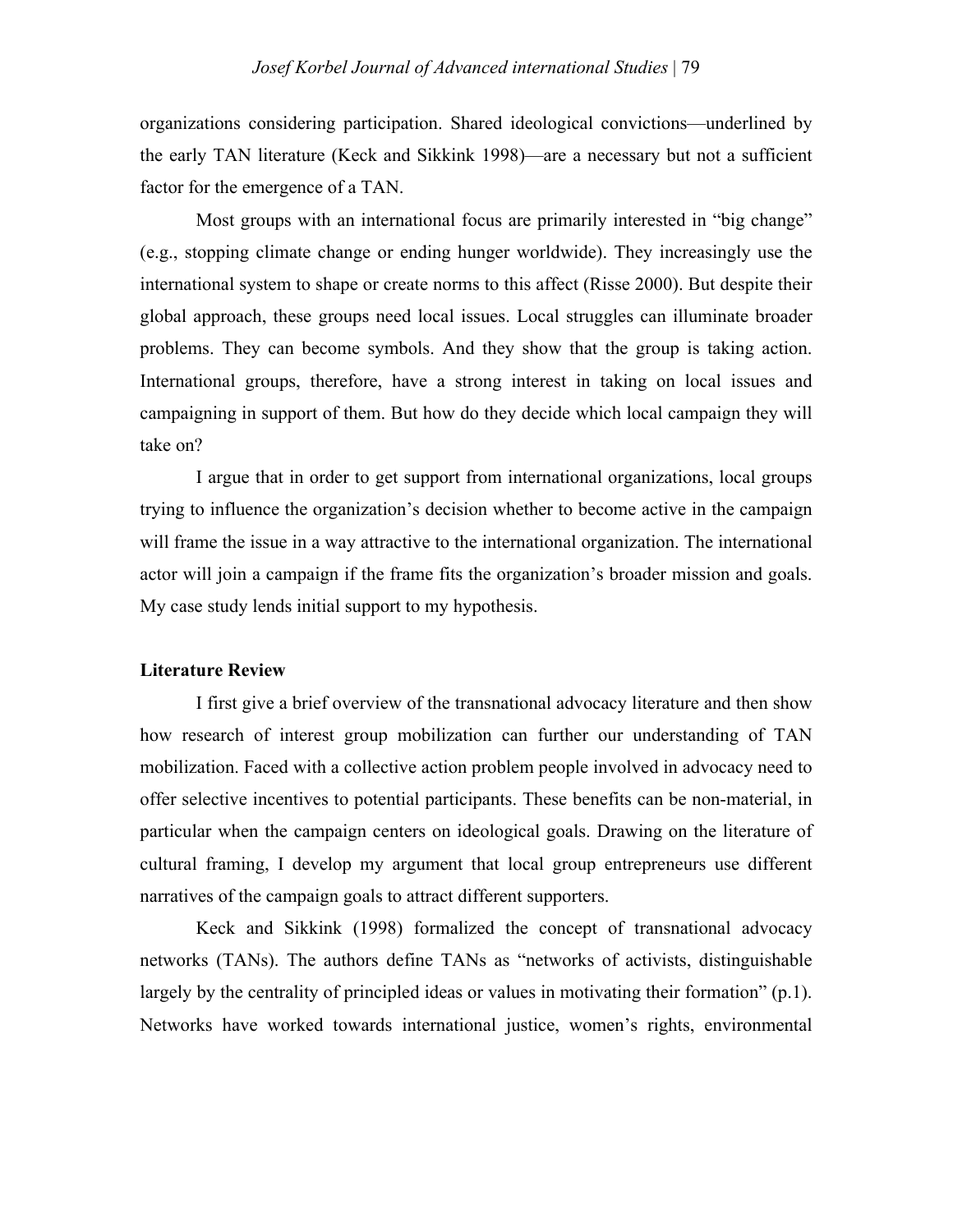protection on international and local levels, and other issue areas.<sup>3</sup> These networks usually consist of individuals and non-governmental organizations, but governmental and sub-governmental actors can play decisive roles. According to the literature, TANs develop in a number of ways. Sometimes they are planned in a meeting of like-minded activists (e.g. Mekata 2000). Other times a network develops out of existing contacts that coalesce and intensify around a specific issue (e.g. Evangelista 1995; Keck and Sikkink 1998). One organization or small collective may start a campaign and other actors join the effort (e.g. Donnelly 2002). And sometimes local groups reach out to international organizations or sympathizers (e.g. Burgerman 1998). To account for the latter process Keck and Sikkink (1998) introduce the "boomerang effect": when domestic avenues of influence are closed off to local advocacy groups, they may mobilize international allies who then lobby their own government to put pressure on the target state (see also Risse 2000). The boomerang effect illuminates why a local groups may want to approach international actors. However, it does not explain why an international group would mobilize for the local actor.

I compare the dynamics of individual groups joining a network of groups to the dynamics of individuals joining a group (Olson 1965).<sup>4</sup> If we understand a transnational network as a "group of groups," Olson's collective action problem is relevant: Why does

<sup>&</sup>lt;sup>3</sup> A commonly accepted typology of TANs does not exist. Keck and Sikkink's (1999) categorization uses TAN strategies as defining characteristics. Accosta (2008) distinguishes between "value-driven" and

<sup>&</sup>quot;project-driven" TANs. I agree that those TANs that address local issues, like specific development projects (Khagram 2002 describes a campaign against the building of a large dam) or national policies (for example the international support of national conservation policies, Princen 1995) are different from international campaigns that are directed towards global norm development and are usually centered around international organizations (Brown Thompson 2002 on the international women's rights movement). The case analyzed in this paper falls into the second category: a local issue that (some) international support rallies around. Other examples of this type of TAN include protests against hydroelectric dams in Brazil (Rodrigues 2000) and the international campaign bringing attention to the disappearance of hundreds of women in Mexico (Mueller 2010).

<sup>&</sup>lt;sup>4</sup> One might argue that it would be more appropriate to apply concepts of coalition-building among groups: the interest group literature postulates that groups decide to band together when it enhances their chances for success by pooling power and resources and by sharing costs (Hojnacki 1997). Furthermore, such alliances can signal legitimacy. TAN members' calculations will be similar to those of their coalition counterparts. The difference between individual people and groups is that groups in a crowded interest group system would generally prefer working alone because they want to be clearly distinguishable from similar groups. This calculus, I argue, is different for groups considering joining a TAN. I believe that the decision-making process of groups whether to join a transnational network is closer to that of individual joining groups than groups joining a coalition: The calculations of TAN participants are about the value given to the public good, the resources at one's disposal, the benefits joining will bring. Questions of competition should be minor because the other groups in the network will often be based in other countries, limiting competition over revenues, issues and members.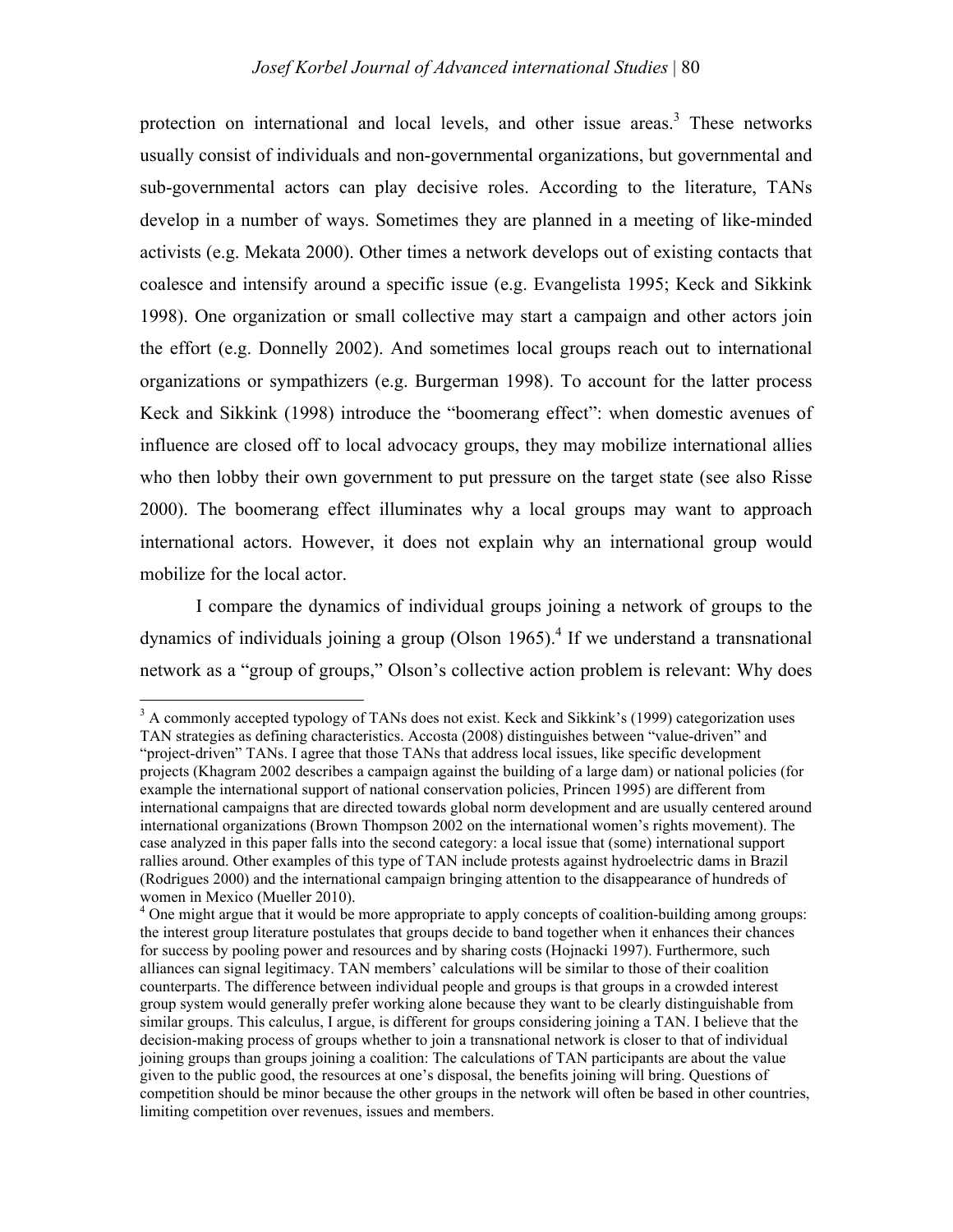one group decide to join a collective effort? Pluralists starting with Truman (1958) assert that groups automatically will form in response to disturbances in the political system. Latent groups exist for every possible disturbance and mobilize when need be. For example, violations of human rights can be considered a disturbance. People who have a low tolerance for such abuses might respond to them with the formation of a group demanding to halt the violations. Seeing that people today know a lot about the world beyond their borders and are more interconnected than in the past, one might argue that mobilizing for issues abroad follows the same automaticity as mobilization at home. However, taking part in a group addressing a geographically distant disturbance is costly. Besides time, energy, and possibly membership dues that always accrue to group members, collecting information on a problem or preparing a response (e.g. coordinating with other groups, contacting media and government actors, or organizing protests) is much more cost-intensive if it happens half-way around the world. This will discourage participation. Thus, international group mobilization remains a puzzle.

TANs, in particular those that address overarching international norms, may fit the definition of social movements as "a set of opinions and beliefs in a population which represents preferences for changing some elements of the social structure and/or reward distribution of a society" (McCarthy and Zald 1977: 1217). Recent research in this field (Rowley and Moldoveanu 2003) argues that participation in a movement can be an expression of one's identity. In the TAN context, this might explain why individuals join organizations that address issues not affecting them personally. The perspective is less helpful in answering the question why a group in one country chooses to join a campaign based in another.

One way of refining Olson's by-product theory, which states people will only join in collective action towards public goods if they receive selective benefits, is to broaden the concept of selective benefits. Interest group researchers argue that these benefits do not have to be material. Clark and Wilson (1961) introduce the concept of incentives as organizational tools. They describe three kinds of incentives—material, solidary and purposive—and claim that individuals will not participate in group activity unless the group provides at least one form of incentives. Utilitarian organizations (e.g., businesses) are providers of tangible material incentives. Solidary organizations, on the other hand,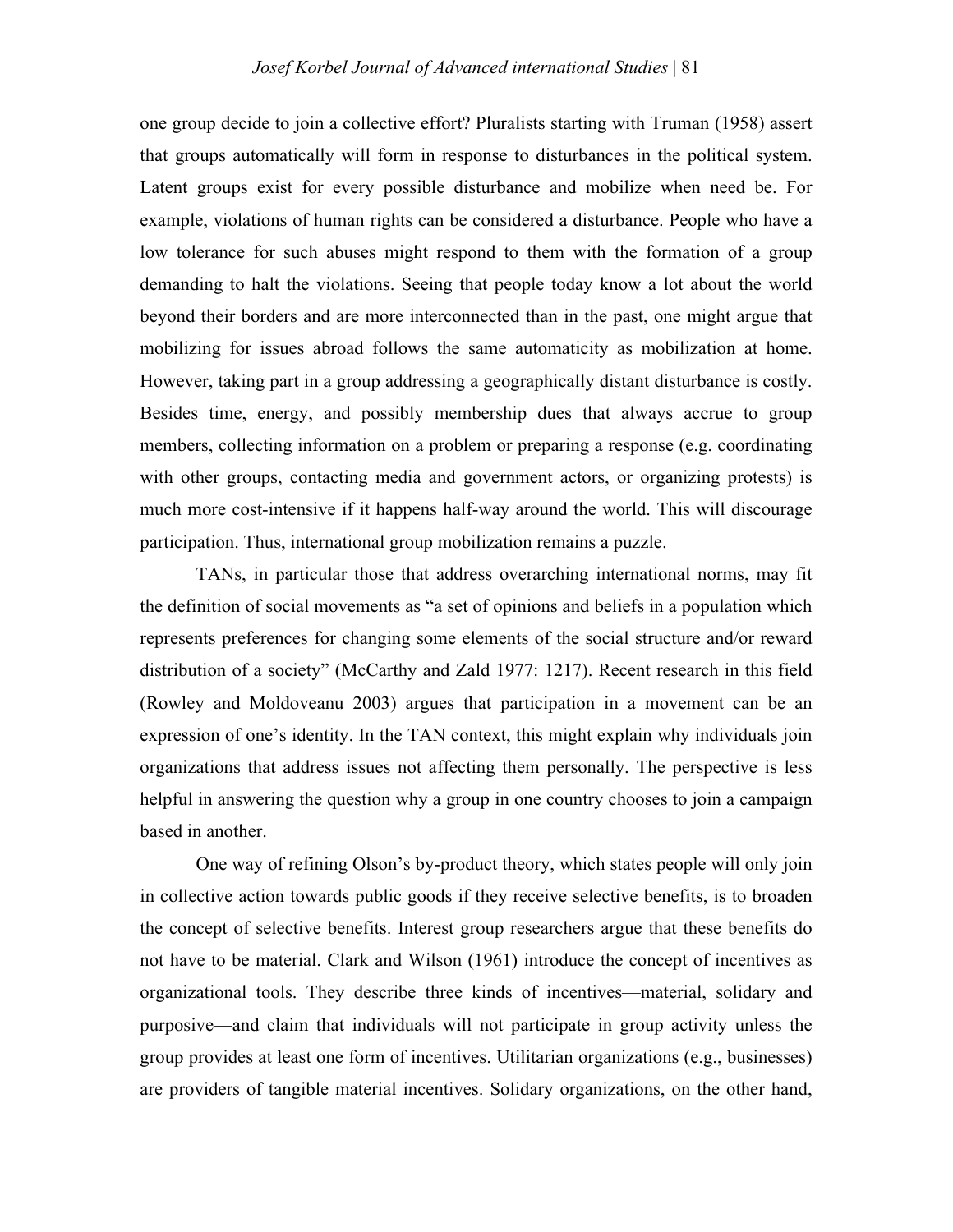are structured around social activities and their rewards include participation in social events and social status. Members of solidary organizations take pride and satisfaction in the fact that they belong to a particular group, and the feeling of group identity may not necessarily be tied to the achievement of the group's stated goals. Finally, purposive organizations are usually based on ideological goals, and achievement of these goals is drives participation: "The members are brought together to seek some change in the status quo, not simply to enjoy one another's company" (Clark and Wilson 1961: 136). For members of this group the incentives to contribute to the group and participate in its activities are derived from feelings of accomplishments, of supporting "the cause" or "fighting the fight."

Transnational advocacy networks usually fall into the "purposive" category, with some solidary elements. TANs explicitly form to challenge the status quo. Individual activists do not expect material rewards for their efforts—they do want the campaign to succeed and fulfill its purpose. Transnational campaigns often target areas like international human rights or global warming—promoting ideals and general social change that do not necessarily affect individual participants directly. Many membership organizations participating in a TAN are purposive groups themselves. NGOs like Amnesty International or Greenpeace often join coalitions addressing local or international problems (e.g. Greenpeace international campaign to stop whale-hunting in Japan), the resolution of which does not provide their members any material benefits. But individual members of such purposive groups will expect purposive benefits–the perception that the stated goal is being advanced. Solidary benefits as defined by Clark and Wilson play a smaller role. During many campaigns, TAN members may never meet or socialize much beyond signing online petitions or loose coordination of strategies, primarily for logistical reasons. Sociability and fun are rarely the motivating factors to join. However, individuals may take personal gratification from joining transnational networks and feel strengthened in their identity as a global citizen. A group considering joining an existing network may look for prestige, in particular when it can be linked to powerful allies, and raise its own profile. But the primary driver of TAN mobilization will be purposive rather than solidary.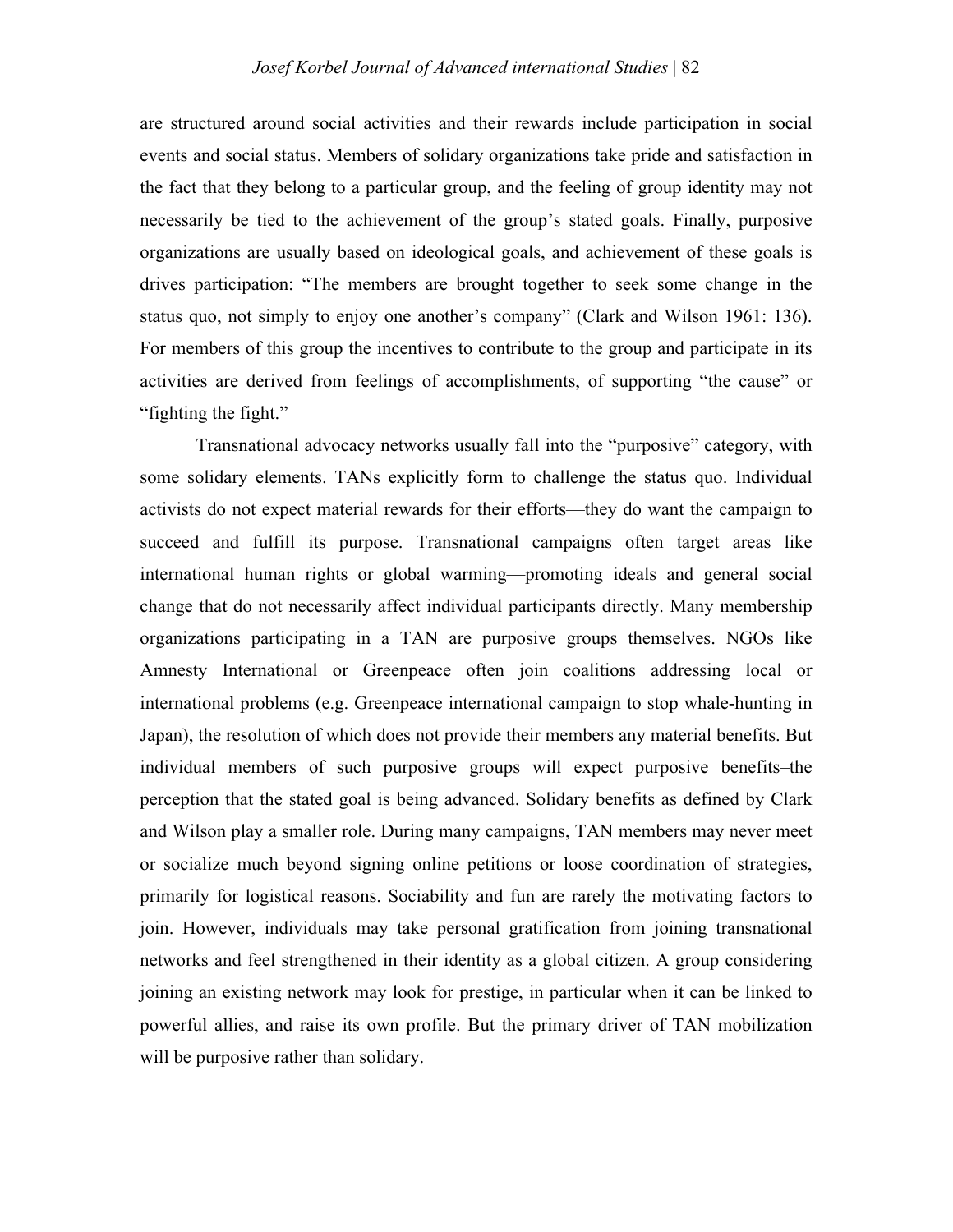## *Josef Korbel Journal of Advanced international Studies* | 83

A group's participation in a TAN thus depends on whether the issue around which the network forms fits the group's agenda or mission. An environmental NGO could take up any issue that addresses an environmental problem. But there are environmental problems in every country of the world – how does a US non-governmental organization decide to campaign against water pollution in Chile, but not deforestation in Papua New Guinea? The TAN literature has largely neglected campaigns that did not happen.<sup>5</sup> Even if a group of people and organizations share "ideas and values," they do not always come together in a campaign. Why do some organizations that are a good fit for the TAN decide to stay on the sideline? Comparing these non-joiners to groups that do participate adds important insights regarding the processes and difficulties of TAN mobilization.

Group entrepreneurs and their strategies can help explain which issues are chosen for advocacy. Salisbury's exchange theory (1969) explores the role of interest group entrepreneurs who in exchange for some benefits (salary, political access, personal aggrandizement or other) take on the task of founding and maintaining a group. Nownes and Neeley (1996) posit that entrepreneurs are the most prominent factor for group formation, and Berry's (1977) study of Washington, D.C. public interest groups finds that in 55 out of 83 mobilization cases an entrepreneur was instrumental. When it comes to international issues, entrepreneurs are important on both the local and the transnational level. Somebody has to be the one taking the first action, calling the first meeting or writing the first letter to the editor in response to a local problem. And somebody maybe the same person—has to start the effort of building a transnational coalition, contacting international nongovernmental organizations, the UN or international media.

The local entrepreneur has to provide benefits to members of the TAN in order to maintain membership. The benefits for local participants will be different from those for internationals. Locally, a member of a group addressing an environmental problem, like air pollution, may expect benefits like money for health care, or changed environmental policies. She may also be interested in the companionship the group provides and the purposive benefit of feeling good about doing the right thing, supporting a green cause etc., but when facing a personal threat, practical considerations will probably be the main driver of mobilization. As Walsh states, "suddenly imposed grievances" such as

 $<sup>5</sup>$  Exceptions include Carpenter (2007) and Huelshoff and Kiel (2011)</sup>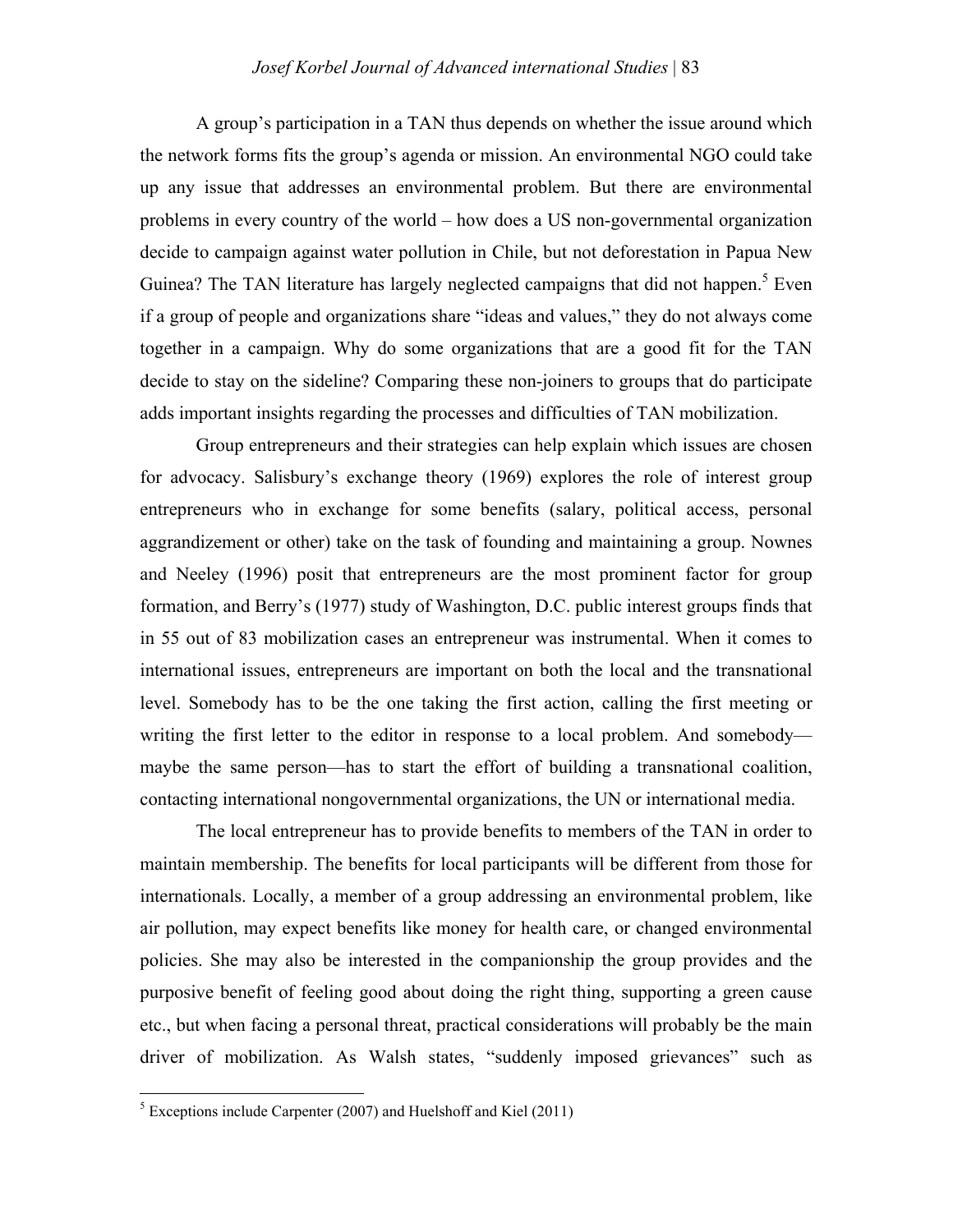environmental disasters, may trigger mobilization (1981). The entrepreneur will have to provide benefits in form of practical progress towards ending local pollution or the member might leave the group.

Benefits offered to potential international TAN members will not be material and rarely are they social (see above: beyond the feeling of a shared identity, solidary benefits like socializing with like-minded people can be incentives, but they are less common in transnational activism, at least socializing in person). 6 Instead, the entrepreneur will have to provide purposive benefits; international groups need to recognize the local campaign as advancing their own mission. Tensions arise when the ideological goals of the local groups differ from those of the international group, which is likely (Torres 1997). While holding an oil company responsible for a spill can unite local and international groups in a campaign, local members have more personal interests—economic damage due to drop in tourism or a ban on fishing. Which purpose will the entrepreneur pursue with more energy? Demanding compensation for local businesses, or banning off-shore drilling? The fact that the entrepreneur (and the issue) is local might indicate that the local goals should have priority. However, if the local actor believes the collaboration of the international actor is essential for achieving the local goal, he might put the international group's needs ahead of the local, in order to attract or maintain international support (Lerche 2008). The process by which the local actor describes the issue for maximum effect is called framing. Frames are "shorthand interpretations of the world" (Tarrow 2005) and they are constructed by entrepreneurs to define goals, symbols and ideology (Zald 1996). Hansen's (1985) model of interest group membership describes mobilization as a context-bound cost-benefit calculation. He points to the importance of information: "the format of the information people receive greatly influences its evaluation" (p. 82). For example, interest groups that address threats are more likely to attract supporters than those fighting for future benefits (see also Tversky and Kahneman 1981).

As Tarrow (2005) points out: "No domestic claim is inherently interesting outside a country's border unless it is framed to appeal to a broader audience" (p. 147). Bob (2005) explains how Mexico's Zapatista movement redefined itself as an anti-neoliberal force in order to resonate better with international audiences. The framing process brings

<sup>&</sup>lt;sup>6</sup> Social media have created virtual spaces for socializing.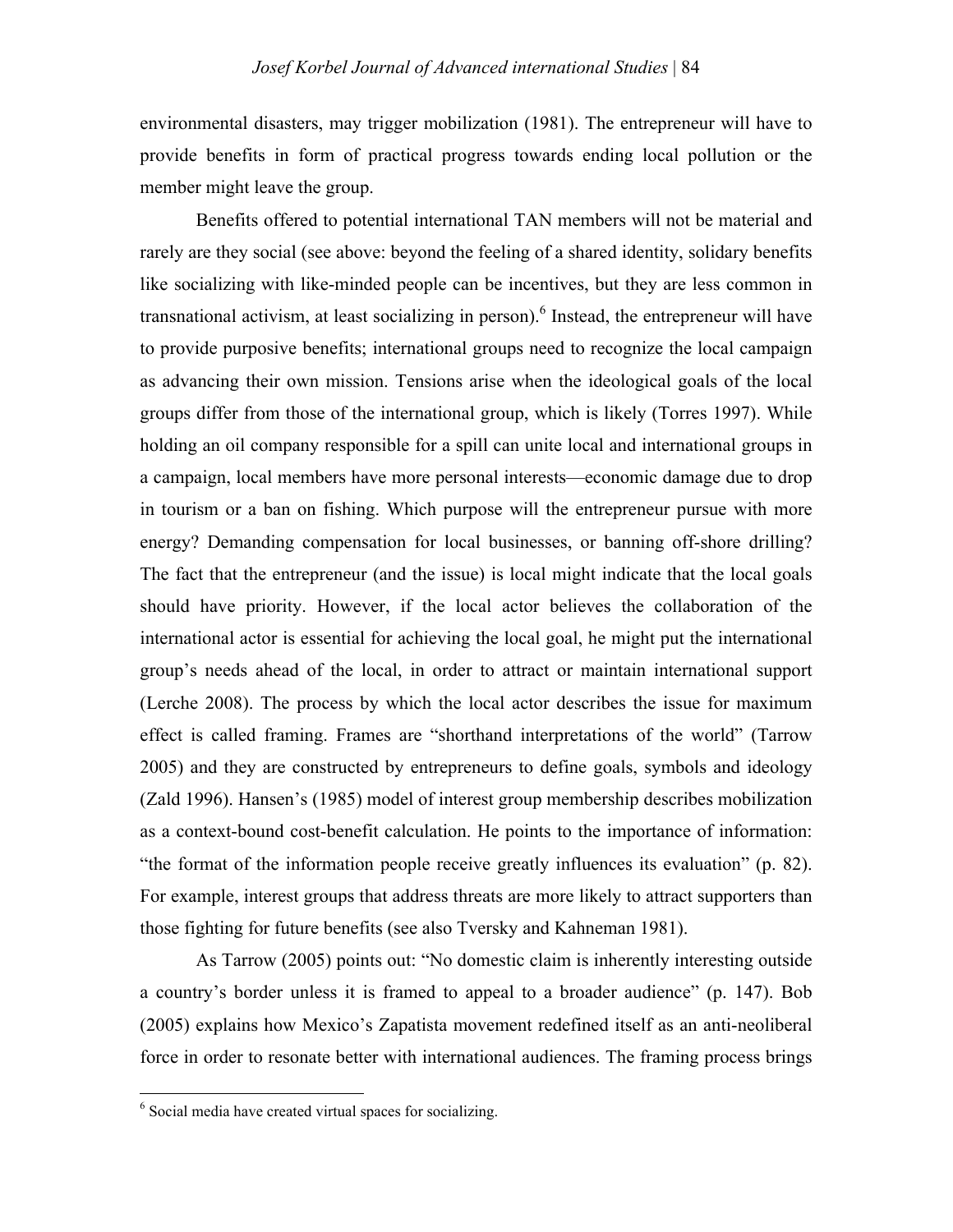out "real though secondary elements of the underlying conflicts" (Bob 2005: 180), elements that speak to potential international supporters.<sup>7</sup> Thus, framing plays an integral role in international participation in local campaigns, creating my primary hypothesis: *Local groups frame the issue at hand to fit the international's agenda, offering purposive incentives to the international group.*

There are other factors that help or hinder group mobilization in the TAN context: First, internal organizational considerations are decisive. Individual groups have to perform cost-benefit calculations when they decide whether to join an international campaign. International issues that provide fundraising opportunities (Huelshoff and Kiel 2011), rather than just costing resources, will be attractive to international groups. Other organizational considerations are the potential effects new campaigns may have on ongoing efforts (Carpenter 2007) or existing relationships with other groups (Jordan and van Tuijl 2000).

Second, existing personal connections between local and international actors can be activated by the local actor and will positively influence the international actor's decision to join the TAN (e.g. Evangelista 1995). And third, the closed or open nature of the governmental system in the country under observation will influence TAN development as well (Risse-Kappen 1995, Sikkink 2005).

#### **Case Study**

#### *Methodology*

<u> 1989 - Johann Stein, fransk politik (d. 1989)</u>

The current research program on transnational advocacy networks is based primarily on case studies, an effective way to collect knowledge, especially in a relatively new field. Yanacopulos (2007) agrees that a case study approach is "helpful and necessary" for real-time phenomena (p. 44). While many studies of transnational action examine issues that simultaneously affect constituents in several countries—such as debt relief for impoverished countries (Donnelly 2002) or the campaign to stop worldwide elephant extinction (Princen 1995)—the transnational advocacy campaign targeting

 $<sup>7</sup>$  An interesting observation regarding framing is that placing an issue in terms that raise interest abroad can</sup> lead to compromises in the initial goals of the local group. Lerche (2008) argues that the TAN campaigning for rights of the Indian Dalit caste framed the issue in a way more fitting to the philosophy of international actors than the affected population.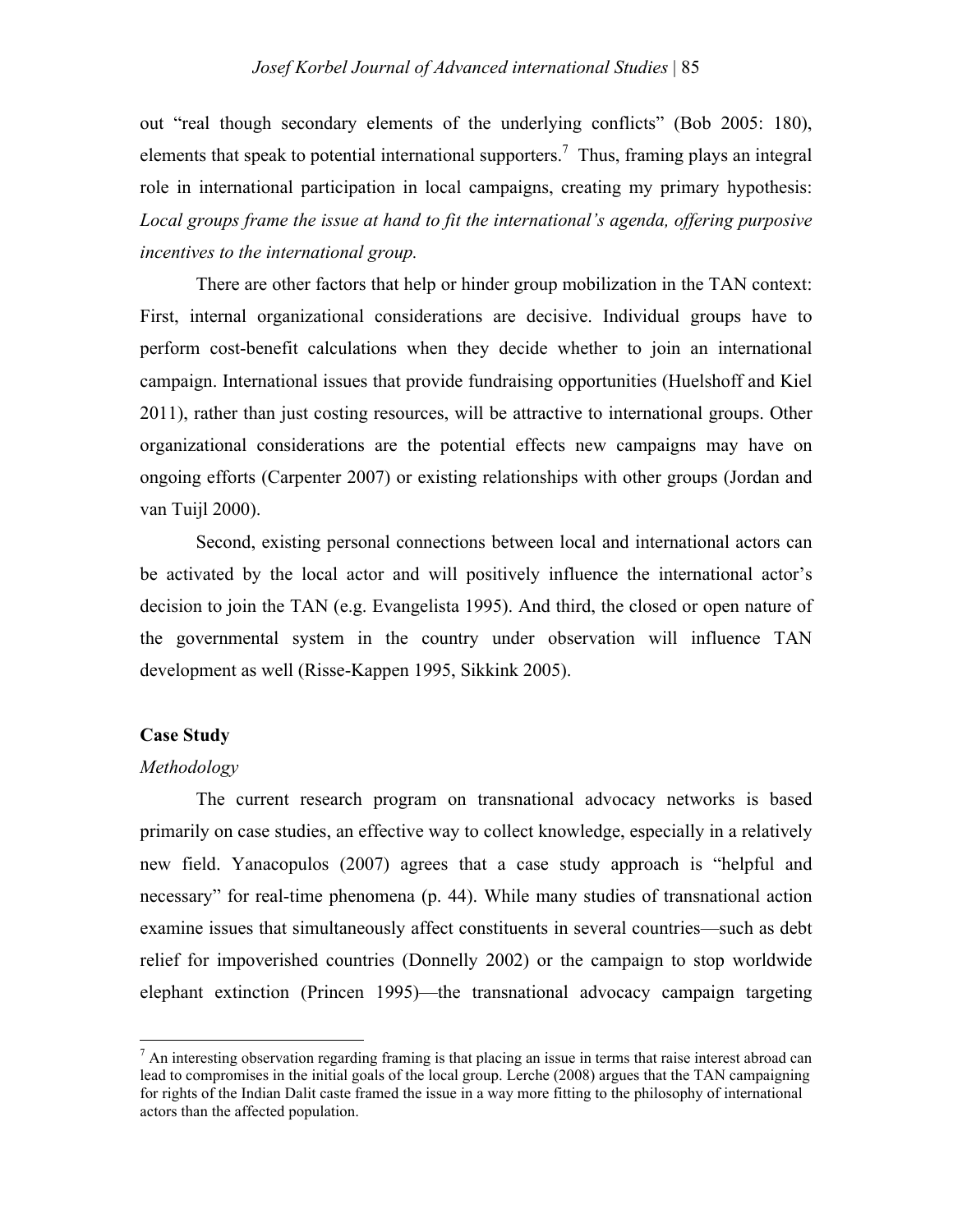Chilean pulp manufacturer CELCO fits within another category of TAN studies: cases where transnational action is directed towards specific domestic actors in one country (e.g. Khagram 2002). Focusing on an example of this subset of cases is particularly beneficial when considering issues of mobilization, as international actors have less incentive to join local efforts than those that affect transnational issues or norms. In this sense, these cases present "crucial cases" in Eckstein's (1975) definition. If actors who are geographically remote from the problem and do not stand to gain personally from a solution, we should not expect them to join a campaign. Applying Eckstein's least-likely case scenario, I argue that if international organizations nevertheless join local campaigns, and if I can show that local entrepreneurs tailored the issue narrative to the international's agenda, then my theory receives support.

The limitations are obvious: generalizations cannot be drawn from a single case. However, a heuristic approach can be helpful in developing nascent theories and generating hypotheses (Sartori 1991). The case illustrates some mechanics, and even more so the difficulties, of group mobilization. It demonstrates variation in my dependent variable: despite similarities in group mission and past activism that would lead us to expect all of them to participate in the campaign, some international actors join the TAN and others did not. Contributing to these different outcomes – as hypothesized – is the way local entrepreneurs framed the issue. However, any findings remain tentative until the theoretical argument put forward is tested on additional cases.

I test my hypothesis by comparing the language used by local entrepreneurs when talking to internationals and when talking to local or national audiences. News coverage of the issue in media and groups' communications (like newsletters) might be different internationally compared to the local narrative, reflecting different information given to international groups and media outlets by local entrepreneurs. As an additional test of my hypothesis I will also examine whether there is more than one set of goals, identified by individual participant groups' assessments of success. When international groups that were approached by local entrepreneurs have a different understanding of what constitutes success than local participants, this indicates that the initiator has laid out the purpose of the campaign differently to those internationals than to locals. Of course, divergent goals might be signs of weak institutionalization of the TAN, weak leadership,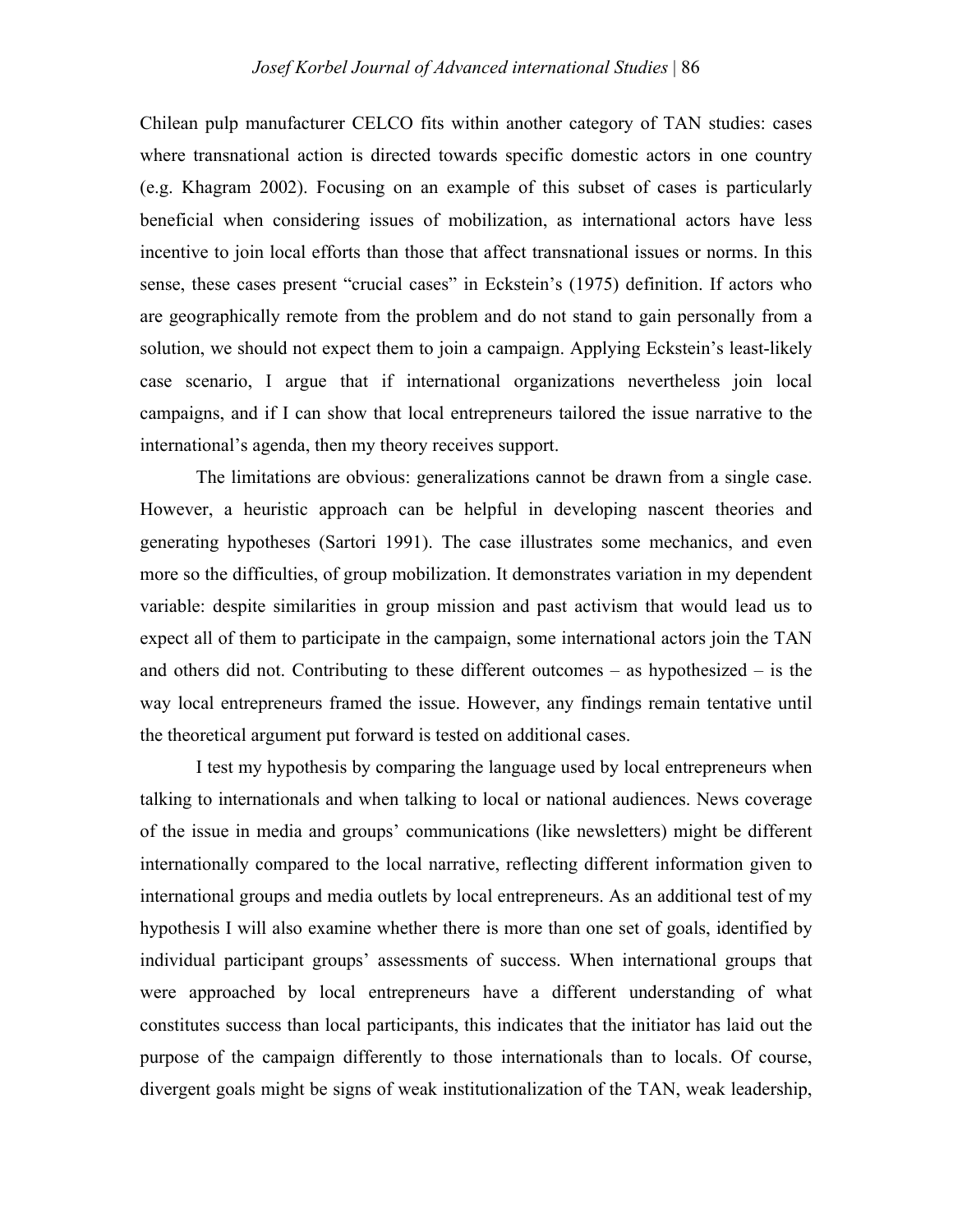or different worldviews. But I argue that in cases where an international actor joins the TAN in response to an entrepreneur's request, the international group's understanding of the issue will reflect the entrepreneur's framing. I will describe international actors who show different levels of involvement in the campaign and explore whether their level of support can be tied to the local framing processes.

The data collected for this paper are drawn from online media, in particular the Chilean English-speaking newspaper *Santiago Times* and personal conversations with persons involved in the campaign. I make use of data compiled by Dr. Michael Huelshoff (University of New Orleans) and developed in Huelshoff and Kiel (2011).

## **Taking on CELCO**

<u> 1989 - Johann Stein, fransk politik (d. 1989)</u>

#### *Background*

Celulosa Arauco y Constitucion (CELCO), part of the wealthy and wellconnected Angelini Group, is one of the world's largest producers of pulp, essential for paper production.<sup>8</sup> In the mid-1990s, CELCO began construction of a new production site 60 kilometers from Valdivia, in southern Chile. A plan to build a pipeline to dump effluents into the ocean at the village of Mehuin was abandoned when the local indigenous Mapuche Lafkenche population protested and even harassed CELCO engineers.<sup>9</sup> When CELCO opened its plant in 2004, the company instead dumped the effluents into the Rio Cruces, one of the rivers flowing through the Carlos Anwandter Nature Sanctuary, home to various rare species of birds, among them one of the largest populations of black-necked swans in South America. The swans are at low risk of extinction, according to the International Union for Conversation of Nature.<sup>10</sup>

Soon after the plant opened residents as far away as Valdivia complained about bad odors coming from the plant.<sup>11</sup> A few months later, people noticed that the number of black-necked swans had decreased from an estimated 6,000 in 2004 to 289 in February

<sup>8</sup> Reuters. 8 March 2011. http://uk.reuters.com/article/2011/03/08/arauco-chile-idUKN0814954320110308. Accessed June 30 2011

<sup>&</sup>lt;sup>9</sup> Santiago Times. 28 August 2005. "Fishermen to Resist CELCO's Waste Pipeline."

<sup>&</sup>lt;sup>10</sup> International Union for Conservation of Nature. Red List. Accessed 9 December 2010. http://www.iucnredlist.org/

<sup>&</sup>lt;sup>11</sup> Santiago Times. 9 March 2005. "Forestry Giant Fined for Irregularities in Valdivia Plant."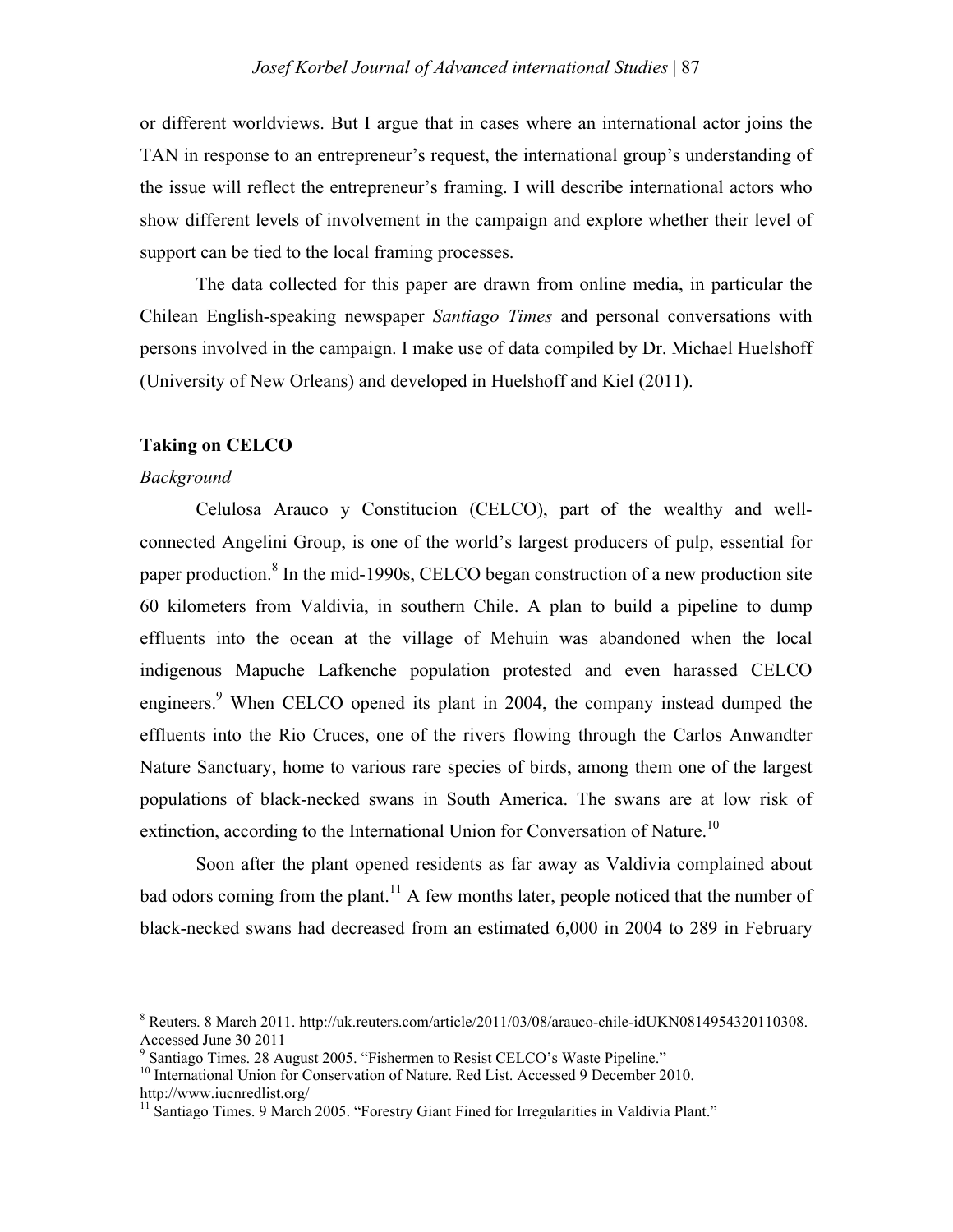2005.<sup>12</sup> The people accused effluents from the CELCO plant to cause near-extermination of the swans. Also, residents seemed to become sick more frequently and pollution levels in the drinking water rose.

In December 2004 CELCO released a report exonerating its plant and Chilean president Ricardo Lagos publically sided with CELCO. However, after an inspection by the National Commission for the Environment (CONAMA) in early 2005 the mill was temporarily shut down and fined, $^{13}$  then shut again when an independent report by the University of the Austral blamed CELCO for the environmental damage. The case became politicized when the State Defense Council found on 24 April 2005 that CELCO had "damaged the state" with its actions.<sup>14</sup> CELCO appealed to the Supreme Court which overruled the earlier verdict. CELCO was allowed to restart production. However, shortly afterwards it was revealed that the reports presented to the Supreme Court as evidence had been forged.<sup>15</sup> The scientists cited as supporting CELCO denied they had done so. A large demonstration in Chile's capital that addressed, among other, the issue of the Valdivia plant, was broken up by police and several participants were arrested.<sup>16</sup> Formal complaints were filed by members of Congress against judges of the Supreme Court<sup>17</sup> and President Lagos reversed his support for the company.<sup>18</sup>

Local activists now actively approached international actors. Bernardo Reyes from the Institute for Ecological Politics went to Brussels in June 2005 where he addressed environmental groups and members of the European Parliament. Chile and the EU signed a free trade agreement in 2002, which includes provisions for environmental protection. The MEPs brought the issue in front of the European Commission, demanding that the issue be revised with the Chilean government. The also added the issue to their agenda for a meeting with Chilean parliamentarians in October 2005. European parliamentarians visited the CELCO plant in Valdivia in 2005. They even discussed a

 $12$  ibid

<sup>&</sup>lt;sup>13</sup> ibid<br><sup>14</sup> Santiago Times. 24 April 2005. "CELCO Plant Charged with 'Damage to the State'."

<sup>&</sup>lt;sup>15</sup> Santiago Times. 5 June 2005. "Chile Cellulose Plant Faces False Evidence Charges."

 $16$  Santiago Times. 14 June 2005." Arresting Development in Chile"<br> $17$  Santiago Times. 12 July 2005. "CELCO Judges under Fire"

<sup>&</sup>lt;sup>18</sup> NotiSur (South American Political and Economic Affairs). 29 July 2005. "Chile: Top Court Does Not Find CELCO Pulp Giant Guilty of Killing Swans; Plant Closes Nonetheless"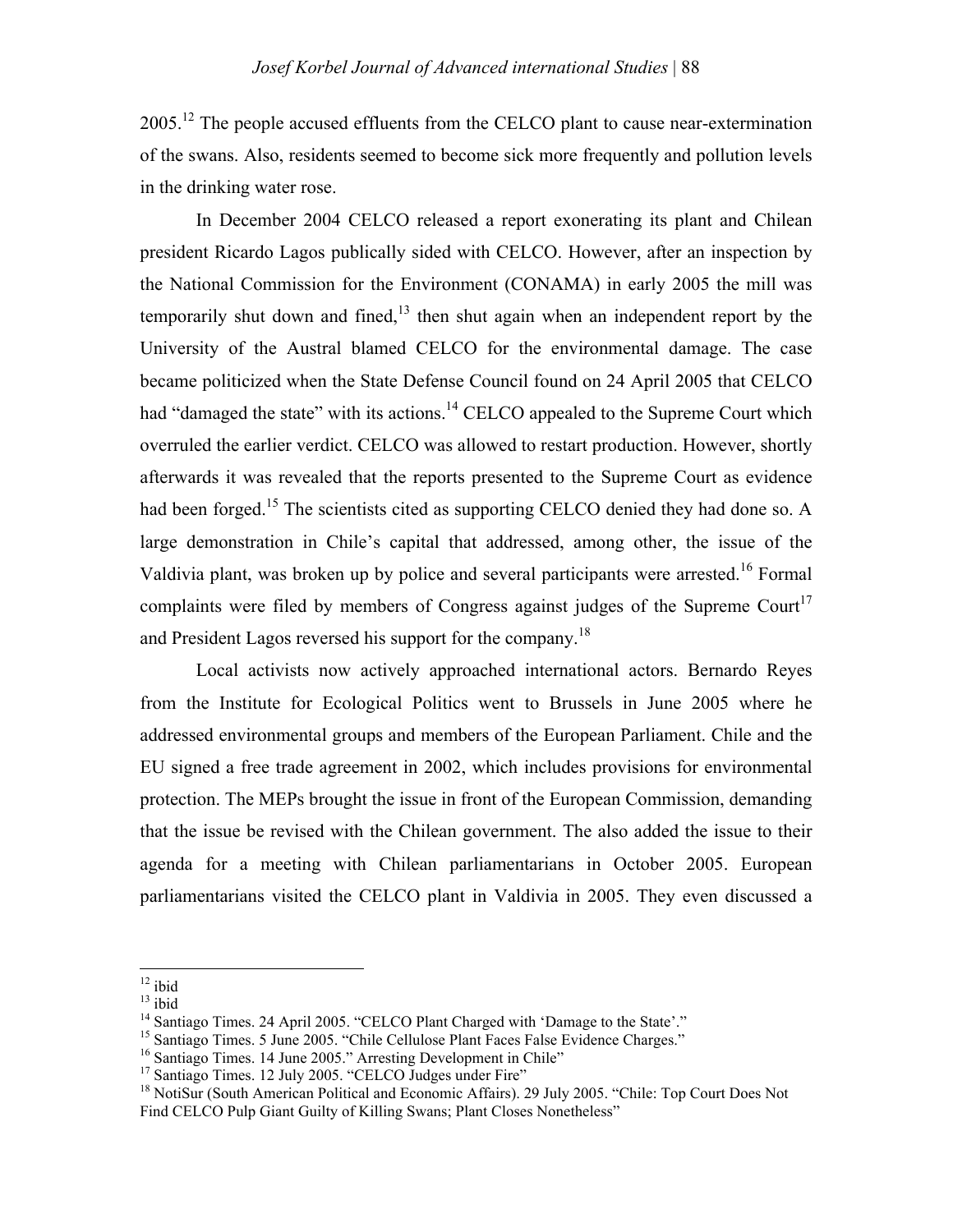boycott of CELCO products.<sup>19</sup> The Commission pushed the Chilean government to get serious about environmental issues, for example by establishing a Ministry of the Environment. A ministerial level government agency for the environment was also a requirement for membership in the OECD, which Chile was applying to join at the time.<sup>20</sup> In August 2005 CELCO returned to its initial plan of dumping effluents in the ocean, but after a stand-off between the Mehuin fishermen and surveyors involving Navy ships with shots fired, the waste pipeline was abandoned once more.<sup>21</sup>

The election of a new president in 2006 and the creation of a Ministry of the Environment the same year put pressure on CELCO. The Chilean National Commission for the Environment fined CELCO for illegally dumping waste.<sup>22</sup> In 2007, scientists from the University of Austral found pollution of the Rio Cruces and the water of the sanctuary twice as high as it had been in 2004 and  $2005.<sup>23</sup>$  Yet CELCO continues to deny responsibility. An independent study in 2005 indeed found that CELCO was operating according to international standards (CNLT 2005) and while it has been proven that CELCO submitted false documents, it cannot be shown beyond reasonable doubt that the company is responsible for the demise of the local swan population and other environmental damages.<sup>24</sup> International attention waned and national and international activists moved on to other campaigns.<sup>25</sup> Local protest in Valdivia fizzled out.<sup>26</sup> When CELCO decided once more to dump the waste waters in the ocean instead of the river they approached the Mapuche population directly and offered money in exchange for harassment-free pipeline building.<sup>27</sup> This has split the protest movement and makes consolidated action even more difficult. 28

Most groups that were active in 2005 no longer give the issue much attention. Seeing that CELCO still operates its Valdivia plant, that the company is again planning to

<sup>&</sup>lt;sup>19</sup> Santiago Times. 29 June 2005. "Foreign Minister Dismisses Revision of EU FTA Due To CELCO."<br><sup>20</sup> Santiago Times. 20 September 2005. "Chile Pushes for Admission into Exclusive OECD Club."

<sup>&</sup>lt;sup>21</sup> Santiago Times. 28 August 2005. "Fishermen to Resist CELCO's Waste Pipeline"

<sup>&</sup>lt;sup>22</sup> Santiago Times. 17 February 2007. "Chile's CELCO Charged With Illegal Dumping, Accused of Environmental Terrorism"

 $^{23}$  Santiago Times. 1 October 2007. "New Report Implicates CELCO in Swan Deaths"

<sup>&</sup>lt;sup>24</sup> Telephone Interview with TAN participant. October 2010.

<sup>&</sup>lt;sup>25</sup> Currently, plans to build several hydroelectric dams in Patagonia unite many of the international and national CELCO TAN members.

 $26$  Telephone interview with Ana Filippini. World Rain Forest Movement. 28 October 2010.

<sup>&</sup>lt;sup>27</sup> Santiago Times. 27 August 2007. "CELCO Attempts to Buy Off Fishermen in Southern Chile."<br><sup>28</sup> Telephone Interview with Samuel Leiva. Greenpeace Chile. 9 November 2010.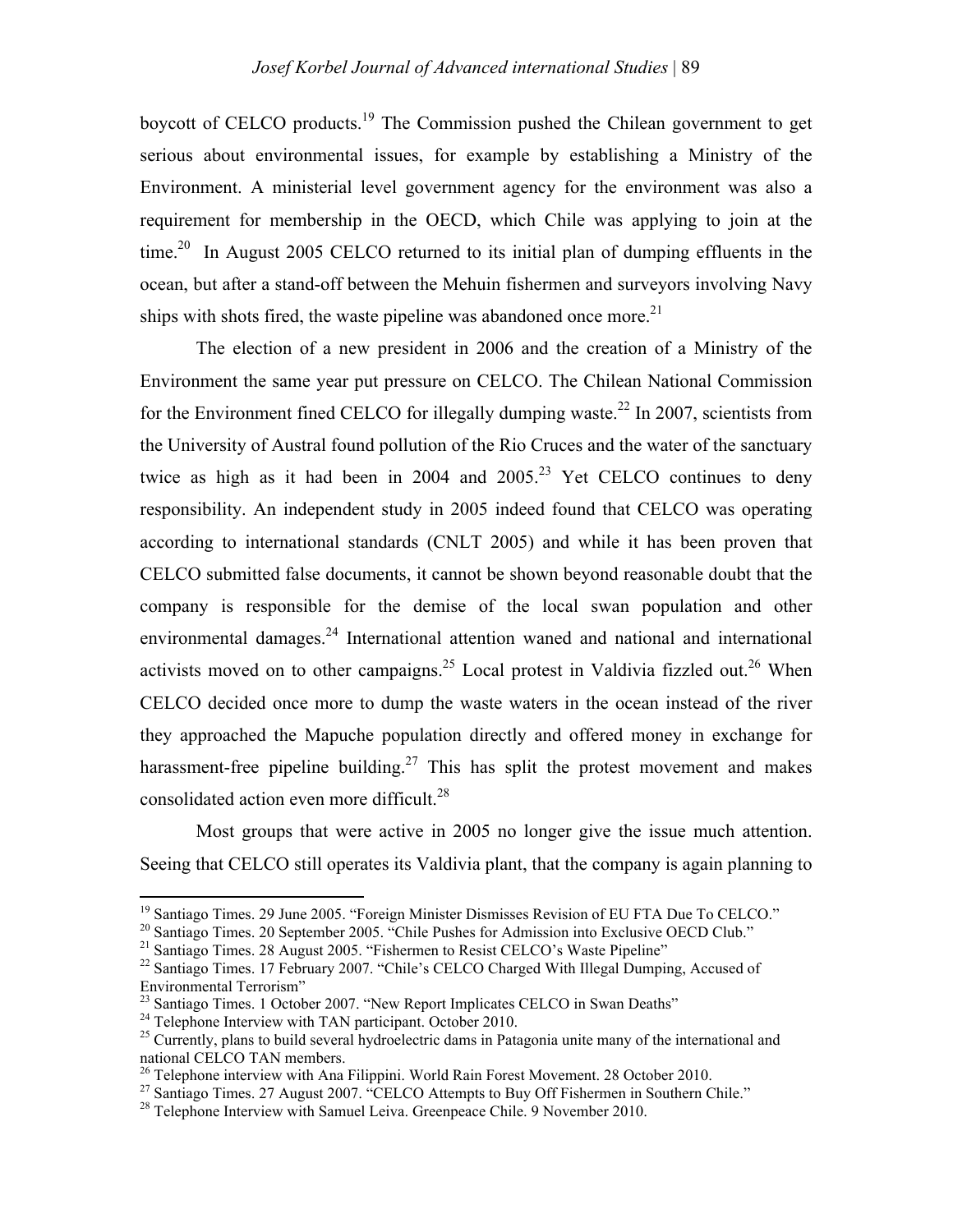dump effluents into the ocean, and that the black-neck swans did not return to the sanctuary, it is easy to conclude that the TAN did not achieve its goals of shutting down the plant. On the other hand, the Chilean government has taken steps towards stricter environmental regulation and the general public is more aware of environmental issues than just a few years ago, paying more attention and mobilizing around new challenges. $2^9$ 

### *Analysis*

The campaign against CELCO started as a local reaction to the perceived environmental damage inflicted by the new plant in Valdivia. The formation of the initial protest groups can be explained with pluralist disturbance theory (Truman 1958): indigenous fishermen in Mehuin feared diminishing fish stocks if CELCO was to dump their effluents into the ocean and fought the plan of building a pipeline; residents in Valdivia were exposed to noxious smells and polluted water coinciding with the opening of the new plant and accused the company; and businesses relying on tourism were horrified to notice the decrease in numbers of the swans that made the Anwandter Sanctuary famous and drew lots of visitors<sup>30</sup> and mobilized against the perceived culprit. These local actors--for respective reasons—all pursued the public good of stopping environmental damage. Olson's (1965) by-product theory explains the local activists as high demanders: they have much to gain by organizing and will be the main beneficiaries of the public good, thus making the provision of material incentives to individual joiners less essential. However, when the campaign suffered setbacks and did not achieve its goals, individuals contributed less and less time and resources to the campaign. This shows that in order to sustain a campaign, additional benefits are necessary.

As is often the case with TANs, the relationship between members was only minimally institutionalized. The "Coordination for the Defense of the Cruces River Nature Sanctuary" was founded as an umbrella organization for local and national organizations. International actors, except for those NGOs that have representation in Chile, for the most part seem to have acted outside of the loose structure, connected to the TAN primarily through individuals (see in particular the involvement of members of the

<sup>&</sup>lt;sup>29</sup> Telephone interview with Aaron Sanger. ForestEthics. 11 November 2010.

 $30$  The Valdivia tourism industry experienced a 60% drop in activity in 2005. Santiago Times. 7 November 2005. "Valdivia Tourism Teeters in Wake of CELCO Disaster"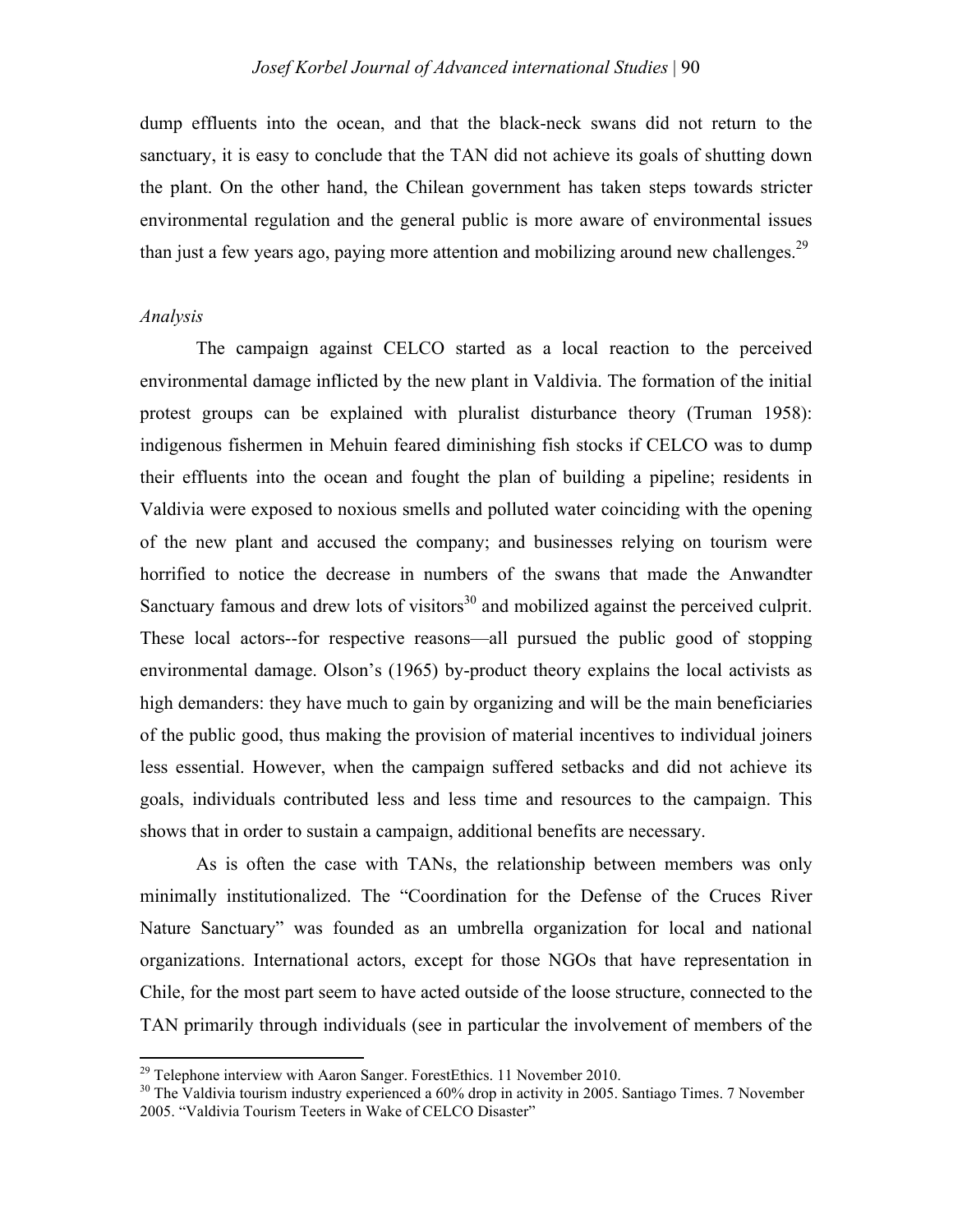European Parliament). Because the TAN had only a very loose structure, it is difficult to reconstruct which international actors should be counted as members. Some of the international organizations mentioned in media reports as supporting the campaign are Oceana, Greenpeace, and individual members of the European Parliament.

Valdivia residents and local activists came together in the "Accion Por Los Cisnes" ("Action for the swans") coalition. While there does not seem to be one dominant figure in the protest movement, some names of local activists are mentioned repeatedly in the media as leaders and are referred to by other members. There are at least three I would name as driving forces throughout the period of protest: Eliab Viguera in Valdivia, a local union activist who forged alliances with the local Mapuche population and continued the struggle even after CELCO began buying off local fishermen; Vladimir Riesco, the lead lawyer in the case and contact for some international groups, including the World Rainforest Movement;<sup>31</sup> and Bernardo Reyes of the Santiago Institute for Ecological Politics who reached out to European NGOs and politicians in order to increase the size and influence of the TAN. Viguera seemed to focus his efforts on maintaining local cooperation, while Reyes reached beyond Chile.

Nationally and internationally, there was no immediate feeling of threat that might spur group creation (no evidence indicates a new state-level group formed). But existing groups with an interest in the public good of a clean environment turned their eyes to Valdivia. The World Rainforest Movement in Uruguay published on the matter starting in 2004 (WRM 2004). International groups with offices in Santiago, like Greenpeace and the World Wildlife Fund (WWF), became involved. WWF commissioned a report,<sup>32</sup> and Greenpeace provided legal advice to local activists.<sup>33</sup> These are purposive groups (although they provide selective benefits to members as well, e.g. a WWF credit card or the Greenpeace newsletter) with general mission statements: Greenpeace seeks "solutions to environmental dilemmas;" and the WWF's "ultimate goal is to build a future where people live in harmony with nature." For both organizations, taking on the CELCO case

<sup>&</sup>lt;sup>31</sup> WRM. Bulletin 109, August 2006. http://www.wrm.org.uy/bulletin/109/Chile.html, accessed 29 June 2011.<br><sup>32</sup> Telephone interview with Ricardo Bossard, WWF, 27 October 2010

<sup>&</sup>lt;sup>33</sup> Telephone interview with Samuel Leiva. Greenpeace Chile. 9 November 2010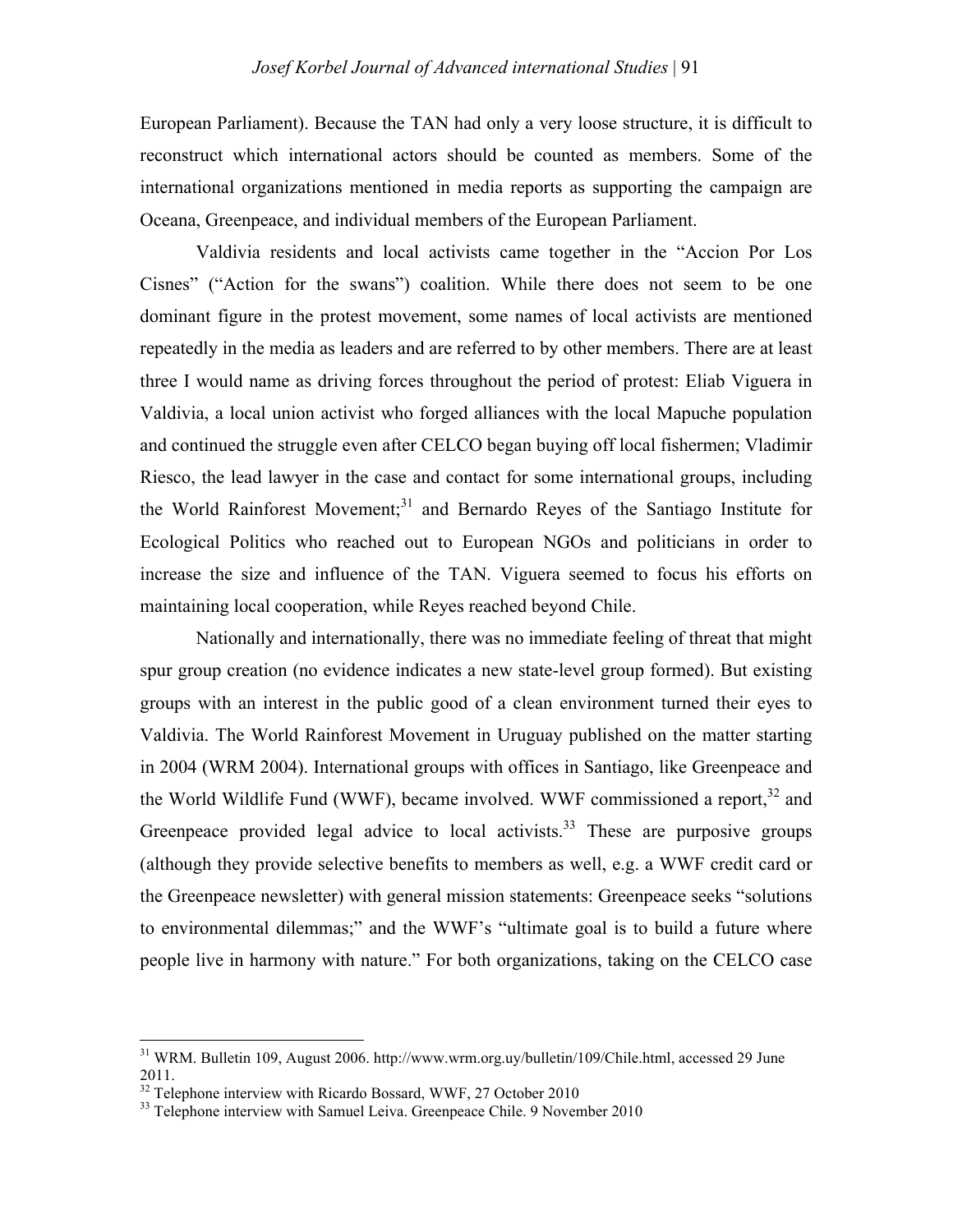as a transnational campaign would have been conceivable. But while Greenpeace became very active in the campaign, WWF was so to a much lesser degree.

The reasons for different levels of engagement are multi-dimensional. Organizational considerations like existing agreements with parties to the dispute are decisive, e.g. ForestEthics, a US based environmental group, had recently signed an agreement with the CELCO's parent company Arauco committing themselves to more sustainable and ecologically friendly policies; the organization subsequently supported the campaign against CELCO but did not undertake any specific activities.<sup>34</sup> These dynamics are discussed elsewhere (Huelshoff and Kiel 2011). The importance of personal contacts becomes clear when considering how the European Union got involved existing ties between Bernardo Reyes (Institute for Political Ecology) and European activists made it possible for him to connect to members of the European Parliament, which opened an important avenue in the fight against CELCO. The openness or closeness of the target state's governmental system may explain the very loose form this particular TAN took; Chile's government was sufficiently closed-off to societal demands that it made sense for some activists to reach beyond national borders (in particular, the close ties of government and business discouraged the local movement), but at the same time responsive enough that many national and local members seemed to doubt the necessity of international contributions.<sup>35</sup>

My hypothesis states that local activists will approach different actors with different narratives of the issue, highlighting aspects of the fight against CELCO that will make it more likely that the international group will join the campaign. Participants indeed confirm that framing occurred and different narrative strands can be detected, confirming the first part of my hypothesis.

According to a member of the TAN, "local people usually wanted to stress different things according to different groups (for ex. [sic] the death of the fauna for bird watchers etc.)<sup>36</sup> Another participant agrees that in order to engage people, one uses images that speak to them, but he insists that the swans were the most important issue.<sup>37</sup>

<sup>&</sup>lt;sup>34</sup> Telephone interview with Aaron Sanger. ForestEthics. 11 November 2010.

<sup>&</sup>lt;sup>35</sup> Several interviewees mentioned some local resistance to help from outside.

<sup>36</sup> Email Ana Filippini. 10 June 2011.

<sup>&</sup>lt;sup>37</sup> Email Samuel Leiva. 14 June 2011.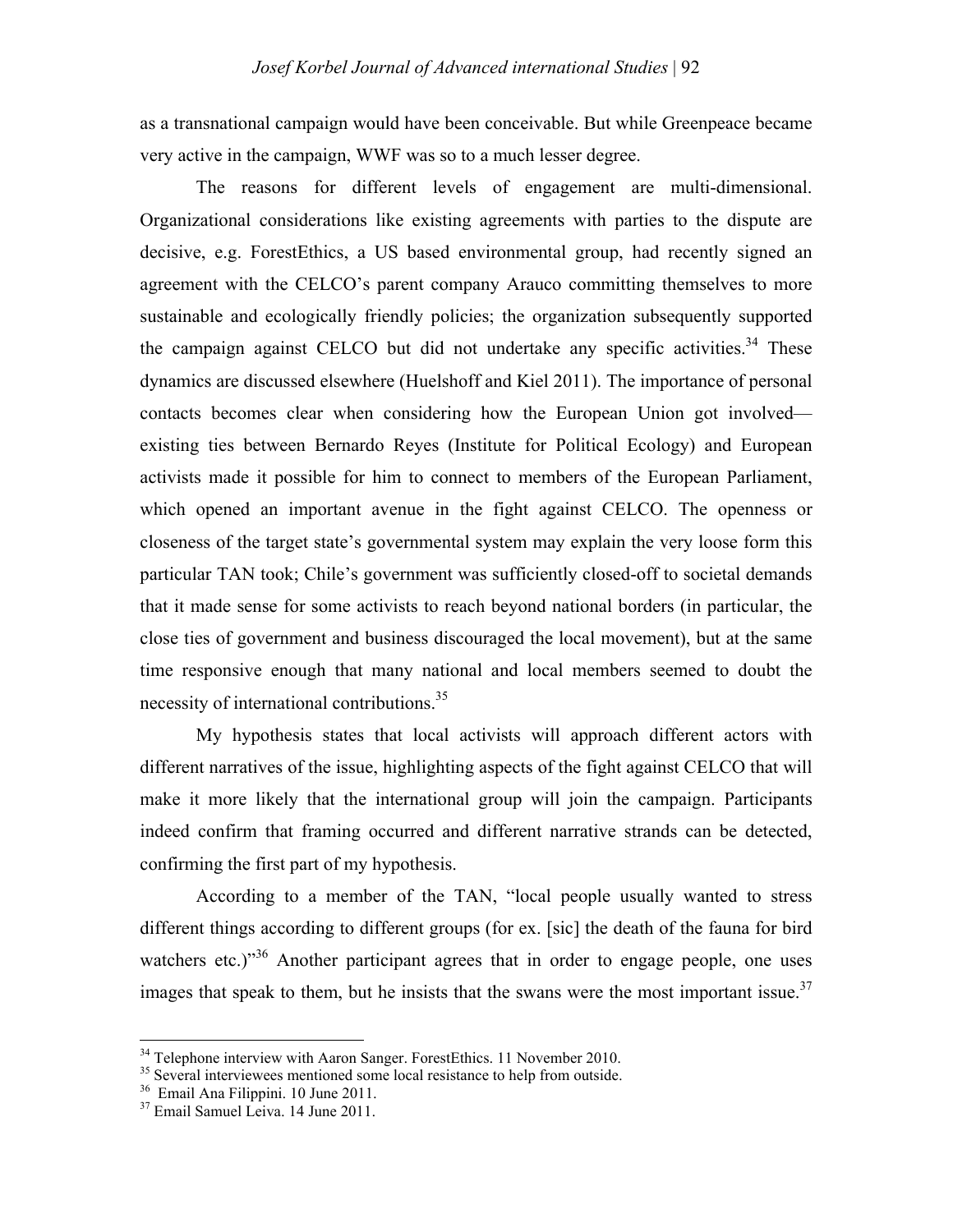When talking to the media or other outsiders, the black-neck swans were central to the narrative. They were the uniting symbol of the campaign. Across the board all TAN members interviewed and news stories mention the birds as primary victims of the pollution. The symbol of the swans was useful nationally where it focused a nation's awakening demands for environmental protection.<sup>38</sup> It was also applied internationally to connect an image to the environmental disaster unfolding in Valdivia. But apart from the swans, different narratives and diverging descriptions of the goals of the campaign confirms the conclusion that local activists framed the issue differently for international audiences.

As explained above, the local protest movement consisted of fishermen, tourism businesses and local environmentalists. Their goal was to shut down the CELCO plant. Local media emphasized local impacts of the ecological disaster, e.g. "Valdivia tourism teeters in wake of CELCO disaster" (Santiago Times, 7 November 2005) and included local concerns in their reporting. For example, a representative of the Valdivia activists said, "The damage is not just to the swans, it's to public health, the water, the soil, our future projects, our jobs, everything."<sup>39</sup> Increased health concerns and the fear of detrimental effects on businesses were prominent in the local narrative. In interviews with international participants, they do not talk about these specific problems without being prompted. The narrative of international actors in these interviews focuses on pollution more generally and on the situation in Valdivia as a symptom of the disregard of environmental concerns in Chile.

An interesting example of diverging narratives is the EU-Chile free trade agreement: Only two of 37 newspaper articles addressing the CELCO case from a local/national perspective mention the EU-Chile free trade agreement and the fact that CELCO's actions may lead to a revision of this agreement. 40 The European Union wrote in 2007 in a communication regarding CELCO: "The protection of the environment and the promotion of sustainable economic development are primary concerns of the

<sup>&</sup>lt;sup>38</sup> Telephone Interview with Aaron Sanger, ForestEthics. 11 November 2010

<sup>&</sup>lt;sup>39</sup> Santiago Times. 12 January 2005. "Chile's Government Slammed for Inaction on Environmental Crisis." <sup>40</sup> The FTA did not include specific environmental issues, but environmental sustainability is central to the EU's philosophy. Members of the European Parliament considered calling for a boycott of Chilean products because they were concerned that "a rise in trade should be the other side of the coin t the destruction of the environment." Santiago Times. 29 June 2005. "Foreign minister Dismisses Revision of EU FTA Due to CELCO."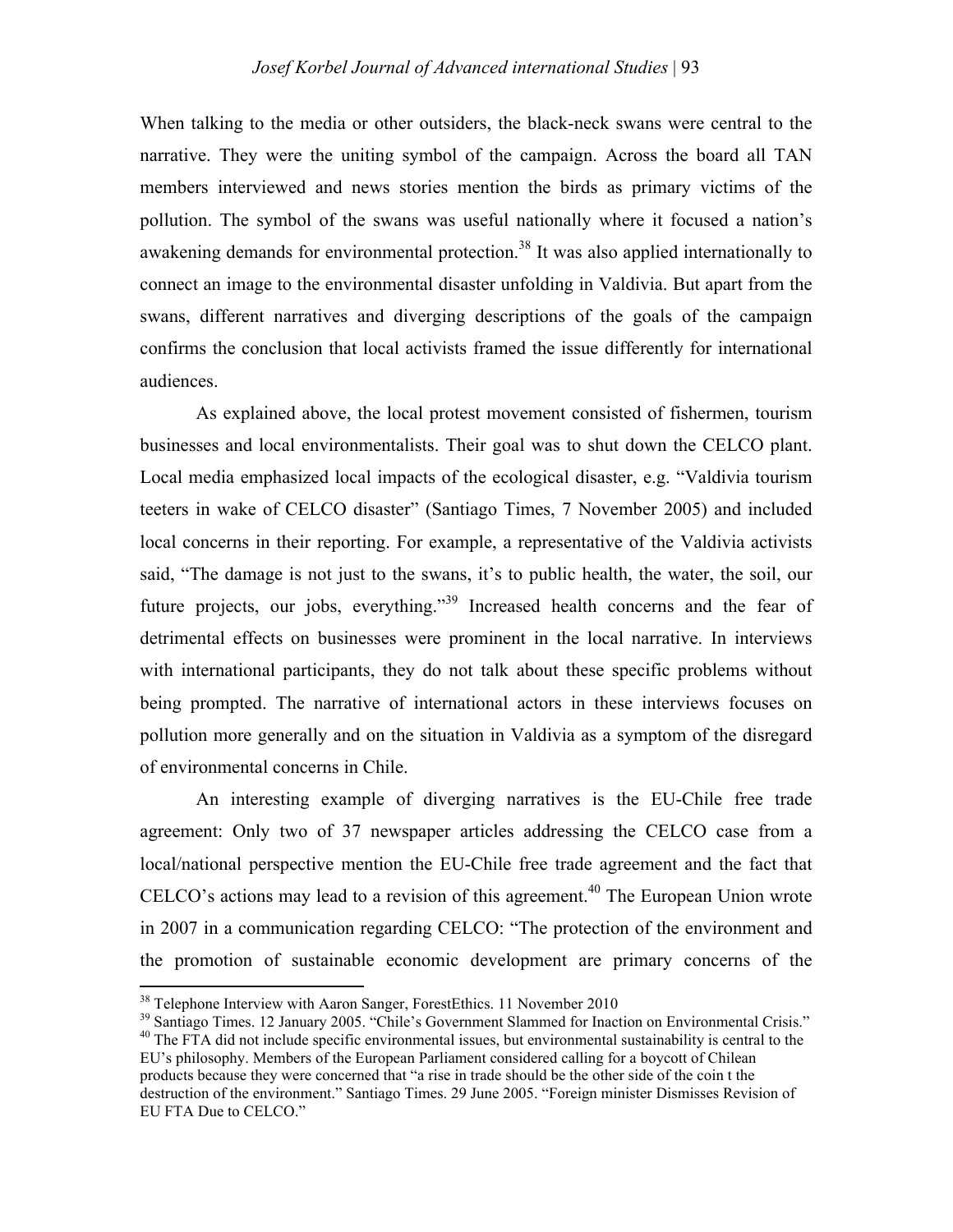European Union." The fact that EU representatives highlight this argument in interviews and communications (while the swans are less prominent) demonstrates that the EU uses a different frame for the issue.

Inconsistent evaluations of the success of the campaign are another indication that groups within the TAN did not share one unified perspective. Some international groups see much positive coming out of the CELCO campaign. The World Wildlife Fund (as a less involved participant) claims that the campaign as a success because it played a key role in increasing Chileans awareness of environmental problems.<sup>41</sup> This was a stated goal for this organization (see above). Greenpeace adds to that assessment that Chile's new environmental institutions are a big step forward.<sup>42</sup> Another member of the TAN, the World Rainforest Movement calls these institutions useless, showing the disunity of purpose.<sup>43</sup> I have no clear evidence that the diverging messages local and international TAN members sent during and after the campaign can be traced back directly to entrepreneurs' contradicting appeals, but the different frames employed early on will have influenced the goals set by the individual organizations. Further research is needed to determine the exact causal mechanism.

I confirm that entrepreneurs use framing to make the issue attractive to outsiders. According to my hypothesis, these frames must contribute to the outsider's decision whether to join the campaign. International organizations will hesitate to admit that they joined because locals used a particular narrative - "framing" may sound to them like "manipulation." Therefore, my evidence remains circumstantial. I focus on four international actors: Greenpeace, the World Rainforest Movement, a group of members of the European Parliament, and the World Wildlife Fund (WWF).

Greenpeace had been monitoring the CELCO pulp mill construction and successfully campaigned for a more stringent environmental impact assessment. Thus, when environmental damages became apparent, the group was easily convinced to join local efforts, because the campaign was seen as a continuation of earlier efforts.<sup>44</sup>

<sup>&</sup>lt;sup>41</sup> Telephone interview with Ricardo Bossard, WWF. 27 October 2010<br><sup>42</sup> Telephone interview with Samuel Leiva, Greenpeace. 9 November 2010.

 $43$  Telephone Interview with Ana Filippini, World Rainforest Movement. 28. October 2010.

<sup>44</sup> Email Samuel Leiva, Greenpeace. 14 June 2011.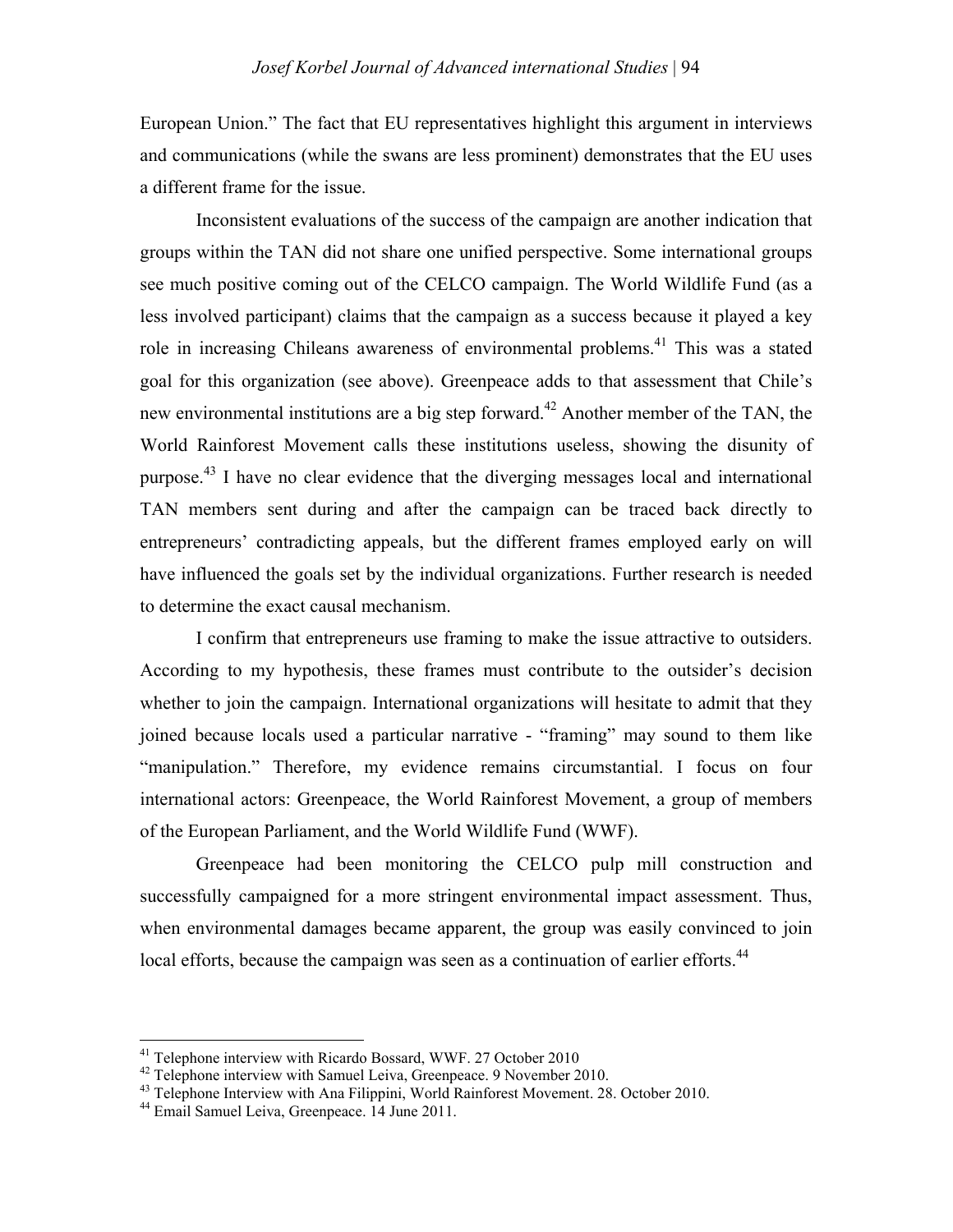The World Rainforest Movement actively participated in the campaign against CELCO and is still following the issue in  $2011<sup>45</sup>$  A representative for the group acknowledges that local groups used framing to attract international participants, referring to images that resonated with the outsider. Once they became involved, international groups in turn tailored narratives to attract further support: "For us the variety of negative impacts are very important […] and depending of the people that could get involved we could stress one or the other."

Members of intergovernmental bodies (e.g. representatives of the European Parliament) can be TAN participants. In fact, their political clout makes them desirable additions to the network. Much of the TAN literature discusses the "boomerang" local activists employ in order to circumvent closed domestic decision-making processes and get a powerful outsider (a foreign government or international organization) to put pressure on the national government (Thomas 2002, Risse and Sikkink 2005). But in order to attract powerful sub-governmental allies and get the issue at hand on their crowded agenda, local activists will have to use language that fits the international organization's goals.

The European Union took up the issue after Bernardo Reyes presented it to members of the European Parliament in Brussels. The details of the meeting are not known, but the fact that the EU narrative centered on different issues than the local campaign indicates that the MEPs received information that made the CELCO issue a fit for them. This narrative would have to go beyond local impacts of pollution, widening the problem to include "real, though secondary elements" (Bob 2005: 180) like distortion of competition due to low environmental standards or appeals to promote the European Union's sustainability platform. The frame that attracted the EU moved the focus from the Valdivia plant to the lack of environmental norms and regulations in Chile more generally. Including the problems in Valdivia as part of the EU-Chile dialog was one of several (including the OECD membership) impetuses for the eventual establishment of a ministry for the environment and for advancing international norms on environmental issues in Chile. When there was evidence of emerging norms and institutions on the national level, the EU claimed success and backed off. This behavior shows that while a

<sup>45</sup> Telephone Interview with Ana Filippini, World Rainforest Movement. 28. October 2010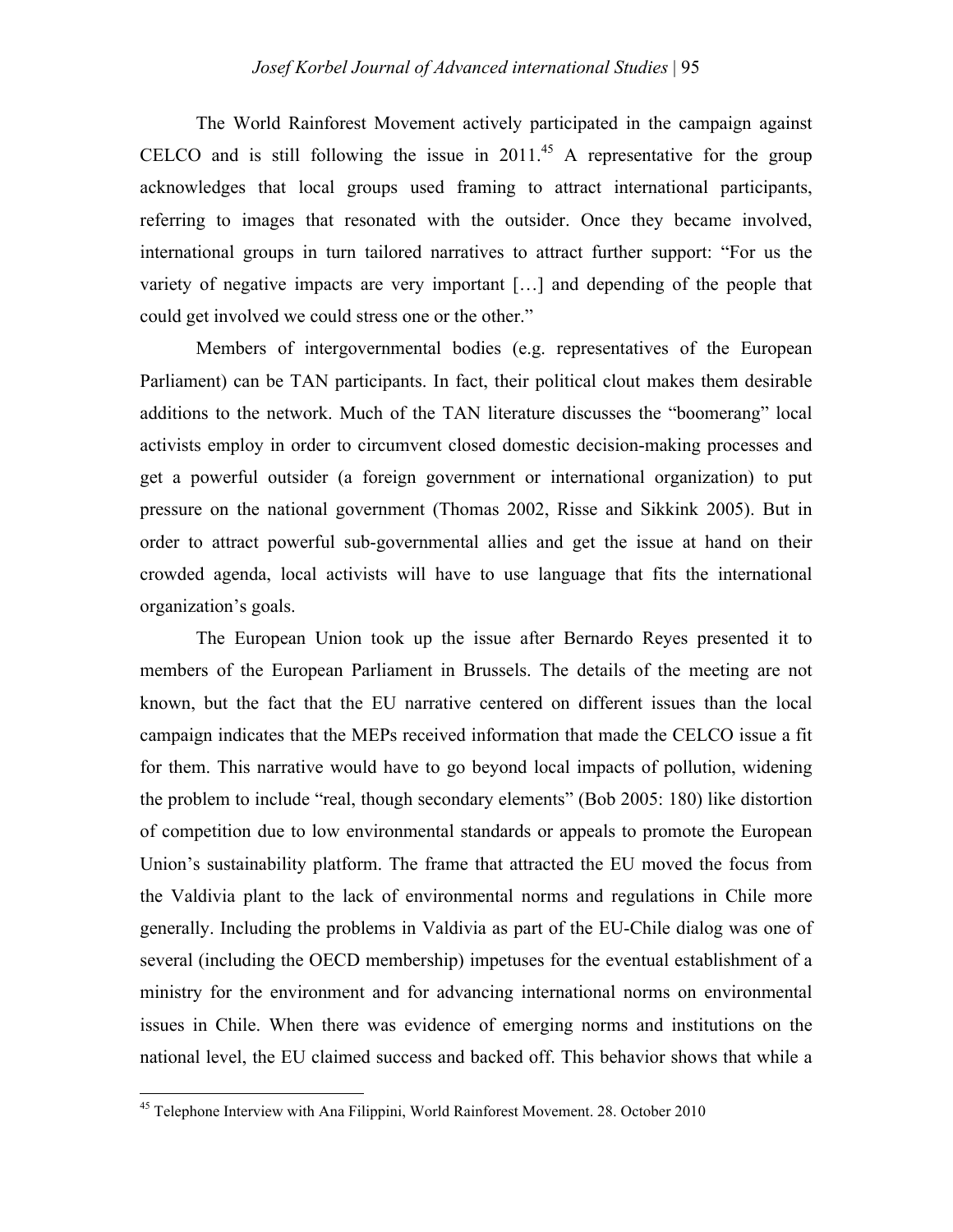frame highlighting norms can attract a powerful ally and give momentum to a campaign it does not guarantee the achievement of the goals set by the local activists.

The World Wildlife Fund (WWF) is an example of a situation where a lack of framing contributed to limited engagement of the group in the campaign. After learning about the problems in Valdivia, WWF officials declared that the Fund should become active through its forestry industry program. However, WWF's involvement remained low. WWF commented publicly on the environmental damages and commissioned a report (ScienceDaily 2005, WWF 2005), but the organization felt that it could not contribute much expertise to the CELCO case, because "we know a lot about forest, but not so much about industrial processes".<sup>46</sup> It seems that the issue could have been framed more appropriately in terms of biodiversity, which might have encouraged WWF to be more active, but such conscious framing did not happen.<sup>47</sup>

The international actors discussed demonstrate that the narratives used by TAN members can influence the decision of international groups whether to join a campaign and how involved they will be. Where frames "fit," as in the cases of Greenpeace, WRM or the EU, those outsiders become active in the campaign. Where they do not, as in the case of the WWF, the international organization was less engaged.

# **Conclusion**

A cause that advances the international group's agenda entails purposive benefits, e.g. the feeling of accomplishment when ideological goals are reached, which are important for the group's mobilization and maintenance. Thus, international group entrepreneurs will be more interested in issues that provide potential for purposive benefits than in issues that are as worthwhile, but cannot be tied to a specific program or organizational goal. When local activists find a narrative that resonates with the international group's own mission, this group is more likely to join the campaign. I find tentative support for my hypothesis: cultural framing can be an effective tool for local entrepreneurs when approaching international actors.

<sup>&</sup>lt;sup>46</sup> Telephone interview with Ricardo Bossard, WWF, 27 October 2010

<sup>&</sup>lt;sup>47</sup> Email Ricardo Bossard. 21 June 2011. Also, the focus of WWF in Chile is getting producers of wood products to use forests that are managed according to Forest Stewardship Council guidelines. Arauco's cooperation is needed for the implementation of the FSC certification program. This is another example of how appropriate frames may be necessary, but not sufficient conditions to attract outsiders to a campaign.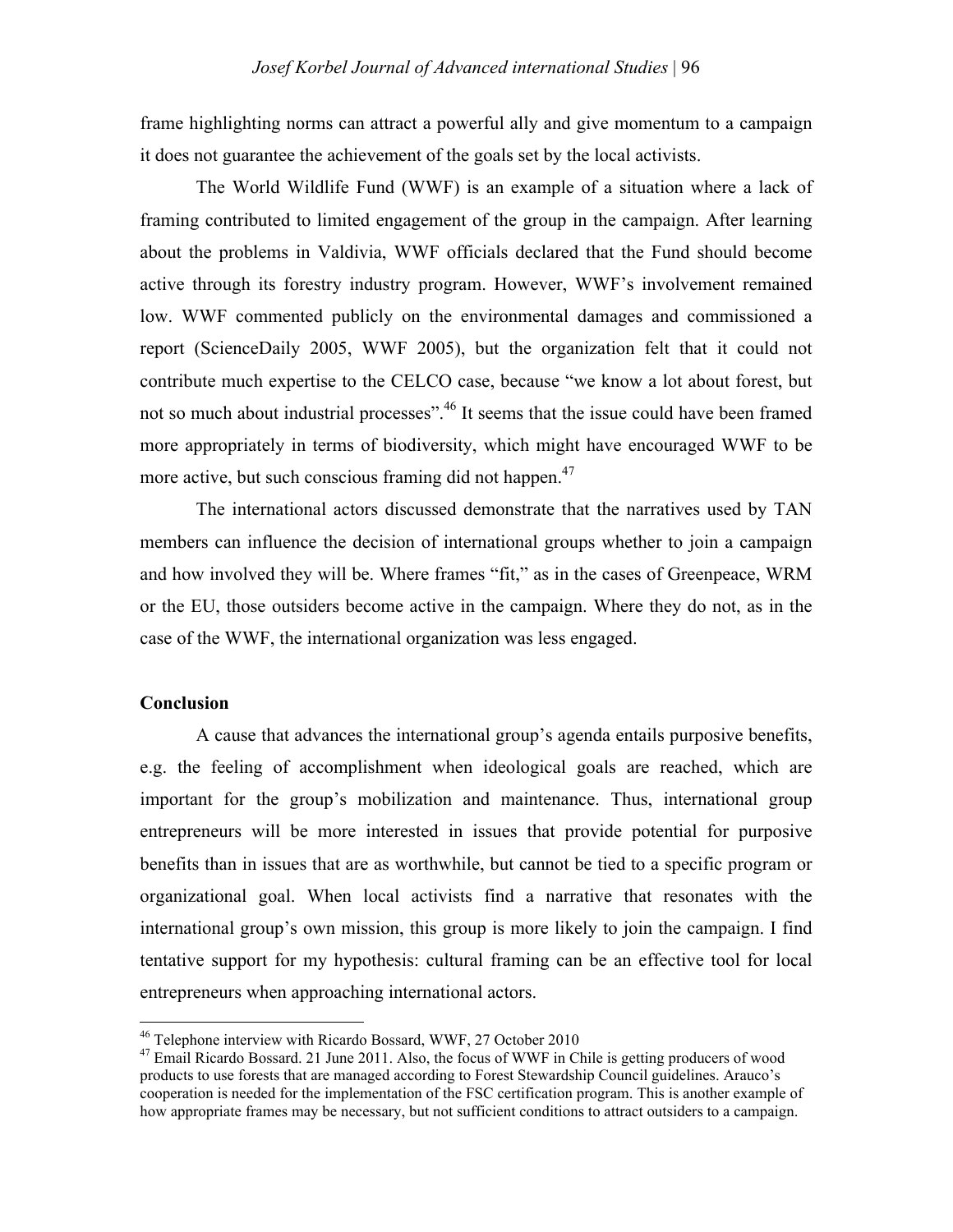I admit that my results are not generalizable as they are based on one single campaign, even though I apply my hypotheses to a number of international groups. But I feel confident that this paper, despite its limitations, makes important contributions to the TAN research program.

Firstly, my substantive findings challenge the assumption often found in research on TANs that international actors will mobilize for local causes simply because of shared ideological convictions. I do not deny that a group's principles and moral beliefs are central to their decision-making process, but the present case study supports my argument that international groups are more likely to join campaigns if local group entrepreneurs, in search for international support, will frame the issue at hand in ways palatable to the outsider. However, in order to have more confidence in this finding, more research is needed. A clearer picture of what exactly local activists said to international actors and how important the form and content of this presentation was to the international group's decision to join – or not to join – the campaign against CELCO can only evolve in long conversation with those involved in the campaign. Broadening the analysis from the single case to a small N study would allow for cross-case comparisons. I might compare this case to similar ones in the region.

Secondly, I argue that it is not enough to focus on the outcomes and effects of transnational campaigns. The dominant approach has ignored interesting questions, e.g. why international groups mobilize for local causes or how initiators of campaigns get other actors to join. I show that the literature on interest group mobilization offers ways to analyze these new important questions. Applying concepts established by the interest group literature can enrich the TAN literature. This paper is a first attempt at doing just that.

#### **References**

- Acosta, Raul. 2008. "The fluid market of advocacy network research" The International Society for Third-Sector Research. Working Paper Series Volume VI.
- Berry, Jeffrey. 1977. "On the Origins of Public Interest Groups: A Test of Two Theories," *Polity*: 379-397.

Bob, Clifford. 2005. *The Marketing of Rebellion: Insurgents, Media and International*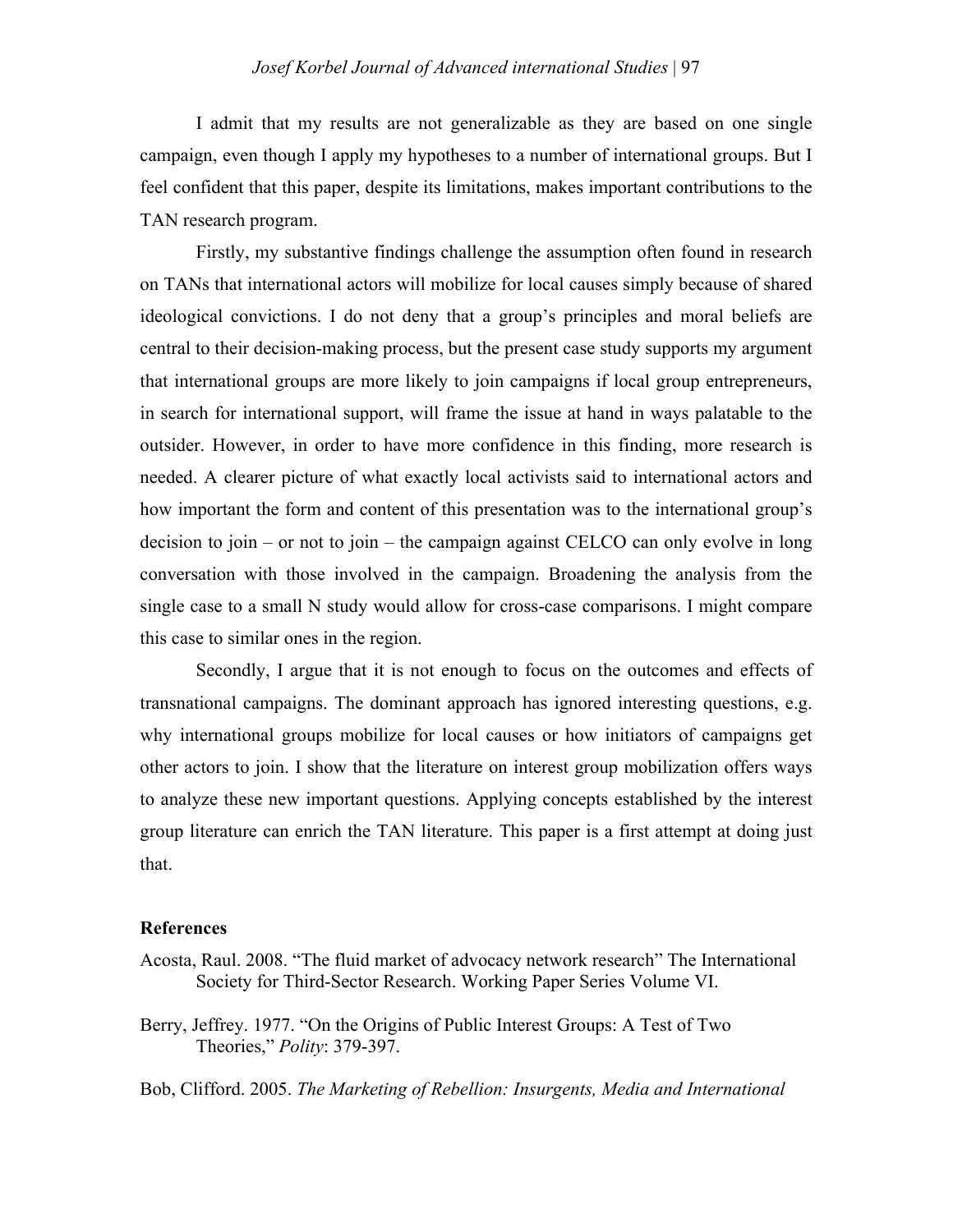*Activism*. Cambridge: Cambridge University Press.

- Brown Thompson. 2002. "Women's Rights Are Human Rights." In: Khagram, Sanjeev, James Riker and Kathryn Sikkink, eds. Restructuring World Politics: Transnational Social Movements, Networks, and Norms. Minneapolis and London: University of Minnesota Press.
- Burgerman, Susan.1998. "Mobilizing Principles: The Role of Transnational Activists in Promoting Human Rights Principles". *Human Rights Quarterly* 20 (4), pp905- 923.
- Carpenter, R. Charli. 2007. "Studying Issue (Non)-Adoption in Transnational Advocacy Networks". *International Organization* 61 (3), pp643-67.
- Clark, Peter, and James Wilson. 1961. "Incentive Systems: A Theory of Organizations". *Administrative Science Quarterly* 6(3): 129-66.
- CNTL (Centro National de Tecnologias Limpias). 2005. *Phase 01 Audit Report In Celulosa Arauco Y Constitutcion SA Valdivia Plant Chile*. Porto Alegre, Brazil.
- Della Porta, Donatella, and Sidney Tarrow, eds. 2005. *Transnational Protest and Global Activism.* Lanham Boulder New York Toronto Oxford: Rowman & Littlefield Publishers.
- Donnelly, Elizabeth. 2002. "Proclaiming Jubilee: The Debt and Structural Adjustment Network". In: Khagram, Sanjeev, James Riker and Kathryn Sikkink, eds. *Restructuring World Politics: Transnational Social Movements, Networks, and Norms*. Minneapolis and London: University of Minnesota Press.
- Eckstein, Harry. (1975). "Case studies and theory in political science." in Greenstein and Polsby (eds.), *Handbook of political science. Political science: Scope and theory* (Vol. 7, pp. 94-137). Reading, MA: Addison-Wesley.
- European Parliament. 2007. E-5435/07, Subject: Environmental Concerns in Chile. 8 November 2007.
- Evangelista, Matthew.1995. "Transnational Relations, Domestic Structures, and Security Policy in the USSR and Russia". In: Risse-Kappen, Thomas, ed. *Bringing Transnational Relations Back. Non-state Actors, Domestic Structures and International Institution*. Cambridge: University Press.
- Hansen, John. 1985. "The Political Economy of Group Membership." *The American Political Science Review*, 79(1): 79-96.
- Hojnacki, Marie. 1997. "Interest Groups' Decisions to Join Alliances or Work Alone." *American Journal of Political Science* 41: 61–87.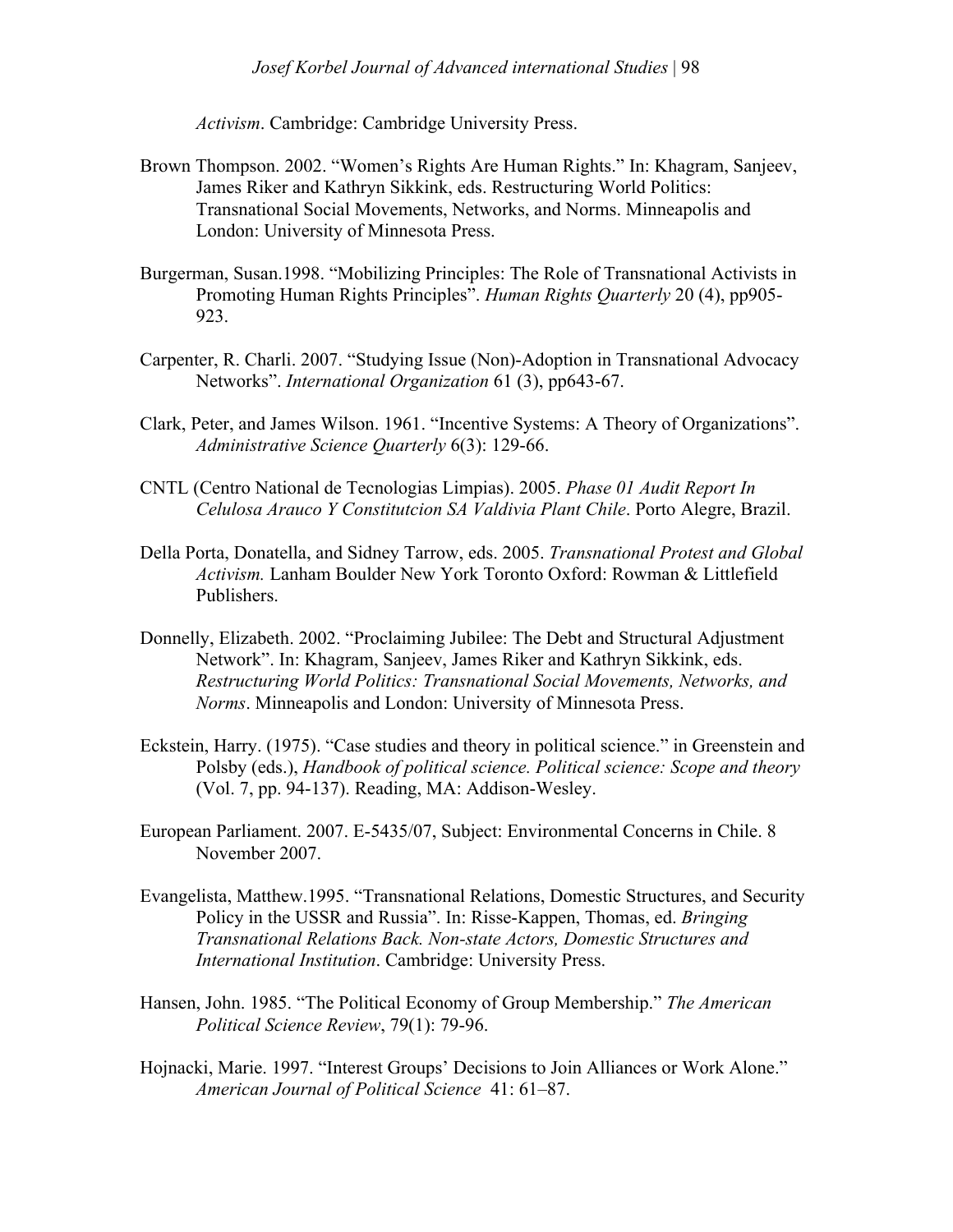- Huelshoff, Michael, and Christina Kiel. 2011. "Swan Song: Transnational Advocacy Networks and Environmental Policy in Chile". *Unpublished manuscript*.
- Khagram, Sanjeev. 2002. "Restructuring the Global Politics of Development: The Case of India's Narmada Valley Dams". In: Khagram, Sanjeev, James Riker and Kathryn Sikkink, eds. *Restructuring World Politics: Transnational Social Movements, Networks, and Norms*. Minneapolis and London: University of Minnesota Press.
- Keck, Margaret, and Kathryn Sikkink. 1998. *Activists Beyond Borders*: Advocacy Networks in International Politics. Ithaca and London: Cornell University Press.
- Keck, Margaret, and Kathryn Sikkink. 1999. "Transnational Advocacy Networks in International and Regional Politics". *International Social Science Journal* 159. UNESCO
- Lerche, Jens. 2008. "Transnational Advocacy Networks and Affirmative Action for Dalits in India". Development and Change 39(2): 239 – 261.
- McCarthy, John, and Mayer Zald. 1977. "Resource mobilization and social-movements: A Partial Theory". *American Journal of Sociology* 82(6): 1212-1241.
- Mekata, Motoko. 2000. "Building Partnerships towards a Common Goal: Experiences of the International Campaign to Ban Landmines". In: Florini, Ann, ed. *The Third Force: The Rise of Transnational Civil Society*. Tokyo and Washington: Japan Center for International Change and Carnegie Endowment for International Peace.
- Muller, Carol. 2010. "Socializing International Human Rights Norms into Mexico's Domestic Policy Practices: The Femicide Agenda during Fox's Administration." Paper presented at the ISA 2010 Annual Conference. New Orleans.
- Nownes, Anthony, and Grant Neeley. 1996. "Public Interest Group Entrepreneurship and Theories of Group Mobilization." *Political Research Quarterly* 49(1): 119-146.
- Olson, Mancur.1965. *The Logic of Collective Action*. Cambridge: Harvard University Press.
- Powell, Walter. 1990. "Neither Market nor Hierarchy: Network Forms of Organization". *Research in Organizational Behavior*, 12, pp295-336.
- Princen, Thomas. 1995. "Ivory, Conservation, and Environmental Transnational Coalitions". In: Risse-Kappen, Thomas, ed. *Bringing Transnational Relations Back In: Non-state Actors, Domestic Structures and International Institutions*. Cambridge: University Press.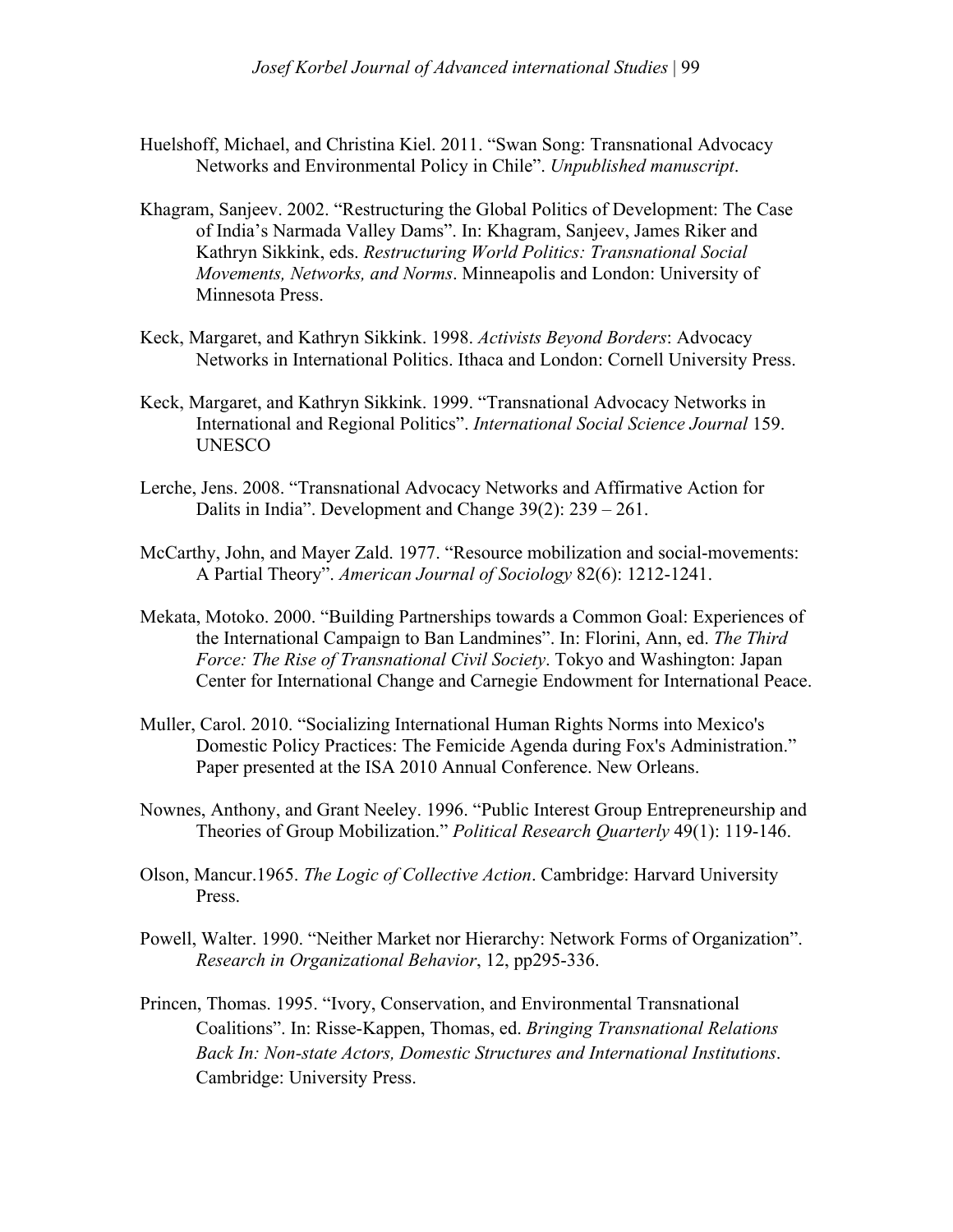Tarrow, Sidney. 2005. *The New Transnational Activism*. Cambridge: University Press.

- Risse, Thomas. 2000. "The Power of Norms versus the Norms of Power: Transnational Civil Society and Human Rights". In: Florini, Ann, ed. *The Third Force: The Rise of Transnational Civil Society*. Tokyo and Washington: Japan Center for International Change and Carnegie Endowment for International Peace.
- Rodrigues, Maria Guadalupe Moog . 2004. Glob*al Environmentalism and Local Politics: Transnational Advocacy Networks in Brazil, Ecuador, and India*. Albany: SUNY Press.
- Rowley, Timothy J. and Mihnea Moldoveanu. 2003. "When Will Stakeholder Groups Act? An Interest- and Identity-Based Model of Stakeholder Group Mobilization." *Academy of Management Review* 28(2): 204-219.
- Salisbury, Robert. 1969. "An Exchange Theory of Interest Groups". *American Journal of Political Science* 47(1):1-32.
- Sartori, Giovanni. 1991. "Comparing and Miscomparing" *Journal of Theoretical Politics* 3(3): 243-257.
- Sikkink, Kathryn. 2005. "Patterns of Dynamic Multilevel Governance and the Insider-Outsider Coalition". In: Della Porta, Donatella, and Sidney Tarrow, eds. 2005. Transnational Protest and Global Activism. Lanham Boulder New York Toronto Oxford: Rowman & Littlefield Publishers.
- Snow, David, Burke Rochford, Jr., Steven Worden, Robert Benford. 1986. "Frame Alignment Processes, Micromobilization, and Movement Participation". *American Sociological Review* 51(4): 464-481.
- Thomas, Daniel. 2002. "Human Rights in U.S. Foreign Policy." In: Khagram, Sanjeev, James Riker and Kathryn Sikkink, eds. *Restructuring World Politics: Transnational Social Movements, Networks, and Norms*. Minneapolis and London: University of Minnesota Press.
- Torres, Blanca. 1997. "Transnational Environmental NGOs: Linkages and Impact on Policy," in MacDonald, Gordon, Daniel Nielson, and Marc Stern, eds. Latin American Environmental Policy in International Perspective. Boulder: Westview Press.
- Truman, David. 1958. *The Governmental Process: Political Interests and Public Opinion*. New York: Knopf.

Tversky, A., and Kahneman, D. 1981. "The framing of decisions and the psychology of